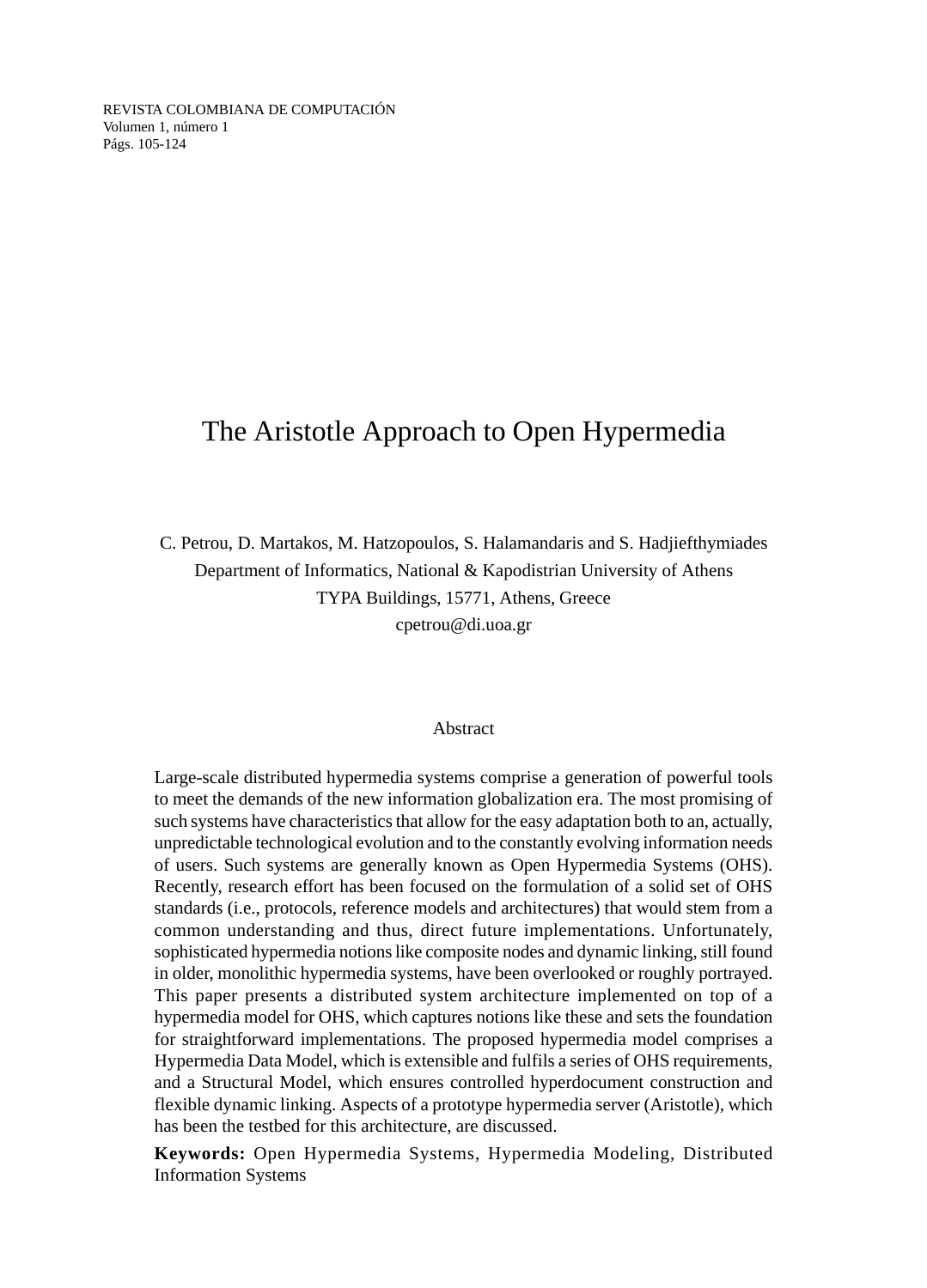# 1. Introduction

The hypermedia structural and navigational paradigm is now widely accepted as the cornerstone for distributed information environments. This is primarily manifested by the success of the World-Wide Web (WWW). Undoubtedly, the WWW is the most widely used distributed hypermedia system. Its voluminous data content ceaselessly expands together with the complexity of its link structure. However, the hypermedia model adopted by the WWW is simple as it primarily aims at the construction of widely distributed hypertext and focuses, in a lesser degree on multimedia support, collaboration, link integrity and integration of new media types and external applications. These issues have attracted the interest of researchers. The coordinated efforts towards their resolution have led to the development of Open Hypermedia Systems (OHS). In contrast to OHS, which provide for external, n-ary and bidirectional links, the WWW, based on the HTML standard [1], suffers from a series of shortcomings [2]:

- The dangling link problem: if a node has been physically moved or renamed, or if its content has been altered, it is possible that some link becomes invalid (i.e., cannot be traversed).
- Only the owner of a node can create links departing from the document, while links to specific parts of a node can be made only if the owner has created the relevant destination anchors.
- There is no way to retrieve information about incoming links, as links are strictly uni-directional. In a broader sense, no link sharing and reusing is foreseen.
- It is impossible to define different set of outgoing links on the same node. Consequently, there is no way to implement custom "views" of the hypergraph for different user needs.
- As links are unary and cannot overlap, it is impossible to refer to more than one destination nodes from a single source anchor, or to define more than one anchors in the same location.
- The majority of WWW authors have not exploited link (and node) typing, which promotes understanding of the conceptual relationship between interlinked nodes [3], even though link types are modestly supported in HTML. We claim that the reason for this is the absence of a metamodel, an ontological framework where meta-modelers can define and share conceptual schemata or ontologies. This is also justified by the strong interest that has been shown for WWW meta-data modeling [4].
- Span-to-Span links can only be created between HTML pages and there is no provision for defining anchors in images, audio or video.

The OHS community has agreed on the need for external link storage to avoid such problems. Hence, in most approaches, links are treated as "first-class" hypermedia objects. Historically, the Dexter Reference Model [5] was one of the first widely accepted abstract models that posed the requirement for external link storage. Thereafter, all OHSs conform to this requirement. According to the first OHP proposal [6], the term open implies the possibility of importing new objects into a system. In the case of hypermedia systems this can be further specialized as:

- 1. Scalability: import every kind of hypermedia objects without limitation, regarding the size or the number of objects that the system can accommodate.
- 2. Data Formats: support of any data format, including temporal media. As noted in [7], no markup upon the data should be imposed which prevents them from being accessible from other, external to OHS, native viewers or editors.
- 3. Applications: the set of external applications, which have access to hypermedia services, should be open. Nevertheless, the exact process of integrating an external application may vary from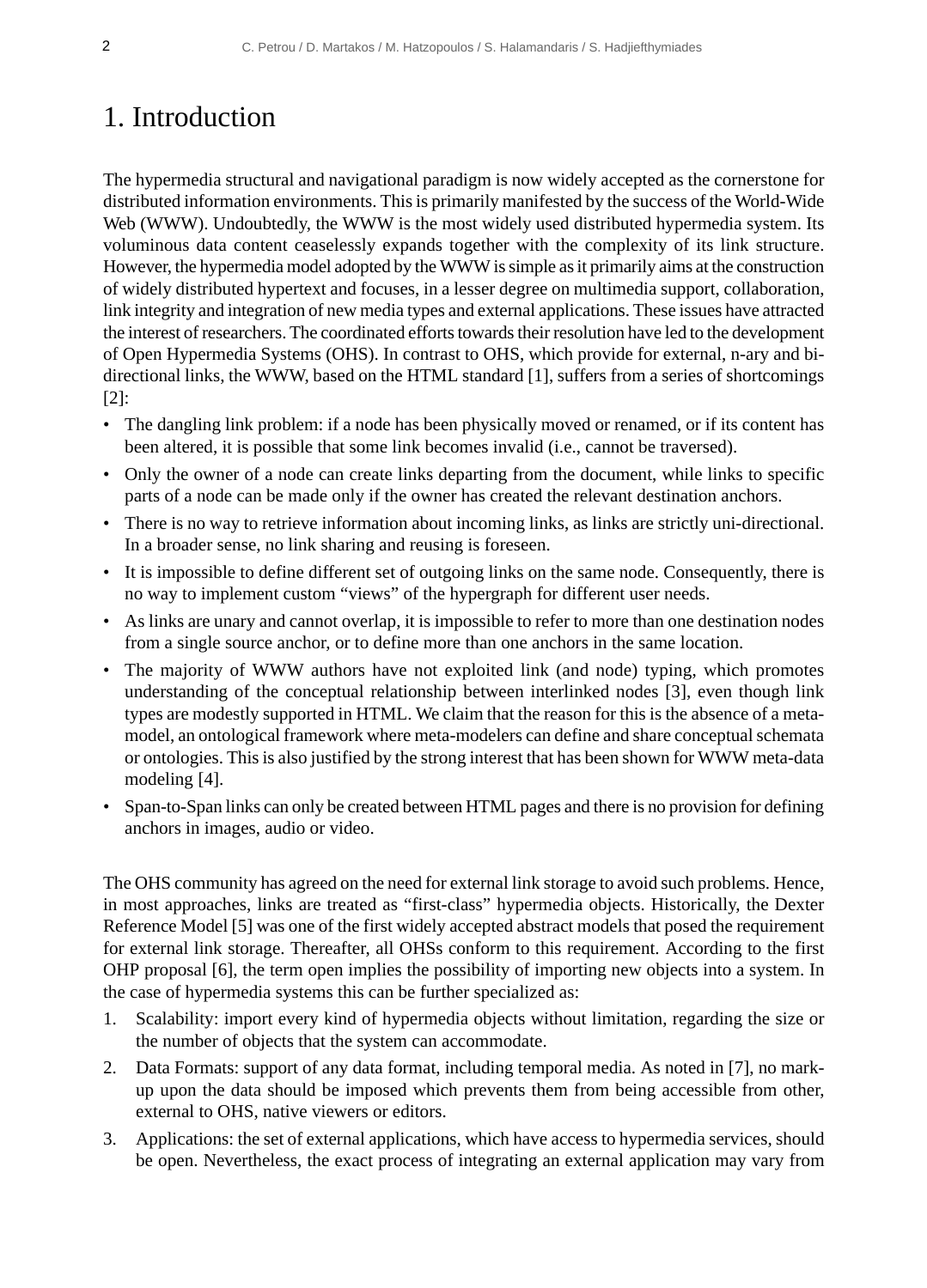building a specialized client (e.g., Hyper-G Harmony client [8]) to integrating third-party applications (e.g., Microcosm [9]).

- 4. Data Models: the hypermedia system should not impose a single view on what constitutes a hypermedia data model. Instead, it should promote extensibility and be configurable so that, new data models could be incorporated. This is also referred to as heterogeneity [10] and is a crucial factor in the interoperability between hypermedia systems. Heterogeneity is hard to be achieved as it introduces implications regarding the functional part of the system: in the case of major changes of the data model, the provided services might cease functioning or, at least, they should also be updated. A candidate solution is to de-couple the linking functionality from the rest of the system and "embed" the linking model information into separate linking services. However, this simply shifts the problem to the client-side i.e., special "thick" clients should be available for every different linking service to handle both different linking models and different media types. Another, more compromising direction, is to de-couple media specific details from pure hypermedia concepts. The advantage is that the clients remain "thin", as they need to be aware of a single model. This issue is more complicated as there is no consensus within the OHS Research Group (OHSRG) on which services constitute the "core" of an OHS [32]. In any case, well-known notions like anchors, links, nodes, composites, and presentation specifications (pspecs) should be captured [33].
- 5. Distribution: the system and the integrated services, application and data stores must be capable of being distributed across different platforms and network locations.
- 6. Users: the system must support multiple concurrent users, cater for concurrency control, access permissions and allow users to maintain their own private view of the hypermedia objects and structures. As noted in [3], collaboration support should also be provided.
- 7. Computation: the system should also provide dynamic and virtual structures, whose construction is managed either automatically (e.g., generic links in Microcosm), or performed by the user (e.g., structure-based or content-based search queries).

The issue of hypermedia content storage has driven research/implementation efforts towards two directions [10]. The first, described as the "Link Service Systems" (LSS) approach, focuses on the provision of hypermedia functionality to client applications, orthogonally to display and storage functionality [11]. Systems like DLS, Chimera and Microcosm fall into this category. The second direction has been followed by "Hyperbase Management Systems" (HBMS) and, apart from the hypermedia services, also ensures content storage on integrated or external distributed data sources. Examples from this category are DHM, HyperDisco and Hyper-G. We should stress that, beyond the differences of these approaches, there is a common need to store and manipulate hypermedia objects and structures, as for example the demand for external (to content) storage of links depicts. The gap between these two approaches is further narrowing as the mutual influence has led HBMS to be deployed as part of open, extensible and distributed architectures and LSS to incorporate storage, collaboration and versioning facilities [11].

The fulfillment of the aforementioned requirements is not a trivial task. Examining WWW against these requirements reveals that only "Scalability" and "Distribution" are fully satisfied, while part of the "Users" requirement is also met. To provide an integrated solution, this paper suggests the coupling between OHS principles and existing/upcoming WWW standards (e.g., XML). This architecture has been based on a generic data model for OHS, which captures notions like composites and transclusion [24]. The core entity of this architecture is the Aristotle hypermedia server. The suggested hypermedia model decomposes into a Hypermedia Data Model, which fulfills OHS requirements, and a Structural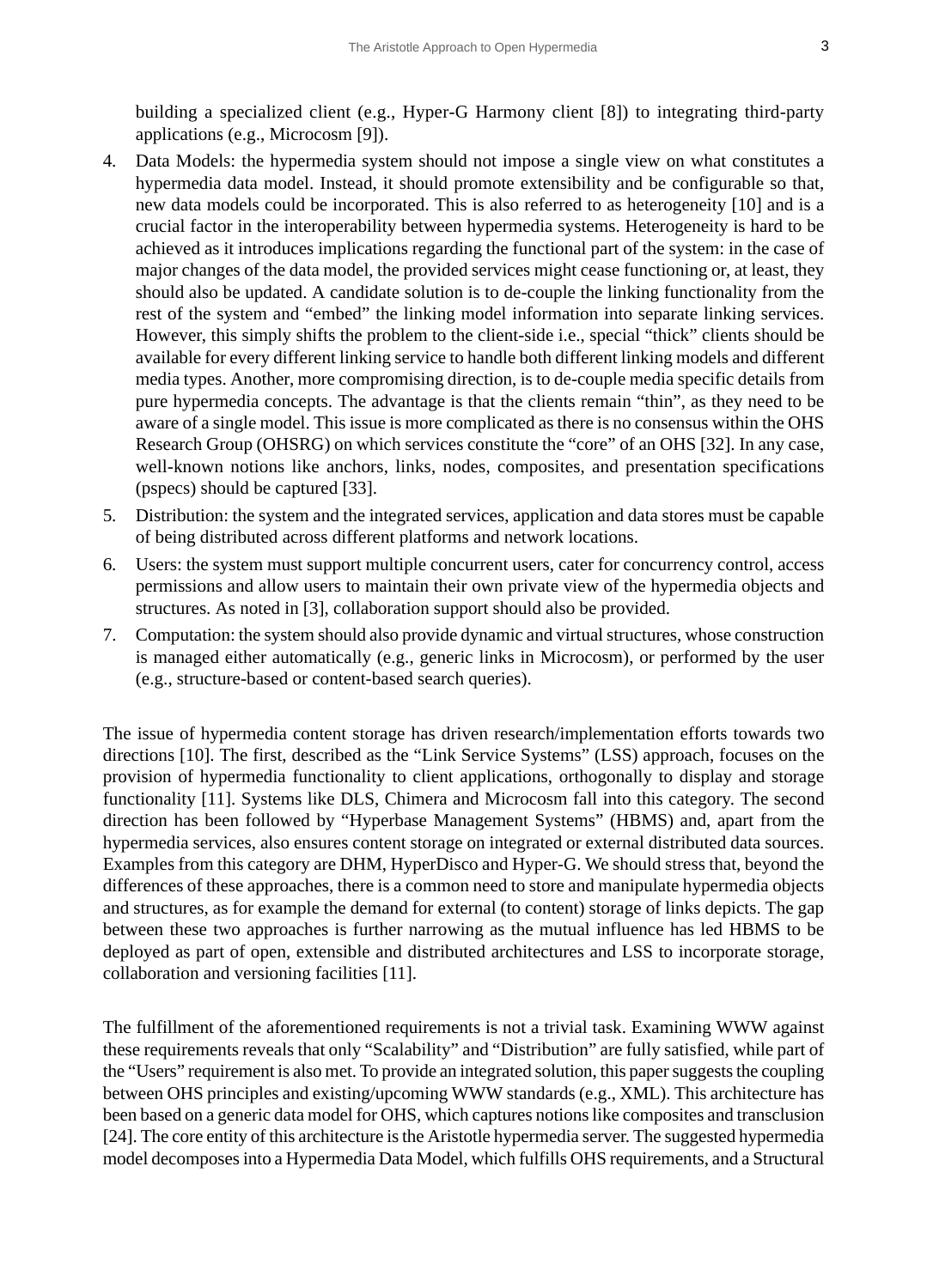Model, which ensures controlled hyperdocument construction and flexible dynamic linking. As the overall architecture complies with the "Applications" requirement, a typical WWW browser is treated as another client application that may participate in hypermedia functionality and retain its native format (HTML) and transport mechanism (HTTP).

The paper is organized as follows. Section 2 presents the Aristotle server system architecture and its components. Section 3 discusses the underlying model. Section 4 evaluates our approach against OHS taxonomies and abstract models. Finally, Section 5 presents our conclusions and future research directions.

### 2. System architecture

The overall system architecture is presented in \h Figure 1. Aristotle servers have a modular architecture, which facilitates upgrade and promotes a clear decomposition of complex procedures to simple request/ reply dialogs between modules and through well-defined interfaces.



Figure 1: Aristotle Server system architecture

Every Aristotle server stores hypermedia information (but not content) into an HBMS, which in the case of our prototype, is a RDBMS (Microsoft SQL Server). In general, the server is capable of using any RDBMS that has some connectivity interface. Inter-server communication is based on the Server to Server Open Hypermedia Protocol (S2SOHP). Client applications communicate with Aristotle servers through the Client to Server Open Hypermedia Protocol (C2SOHP). Both protocols have been formally defined as XML DTDs. Hence, encoding of messages produces valid XML documents. In the next paragraphs we discuss in detail the modules of the proposed architecture, their functional role and their interaction.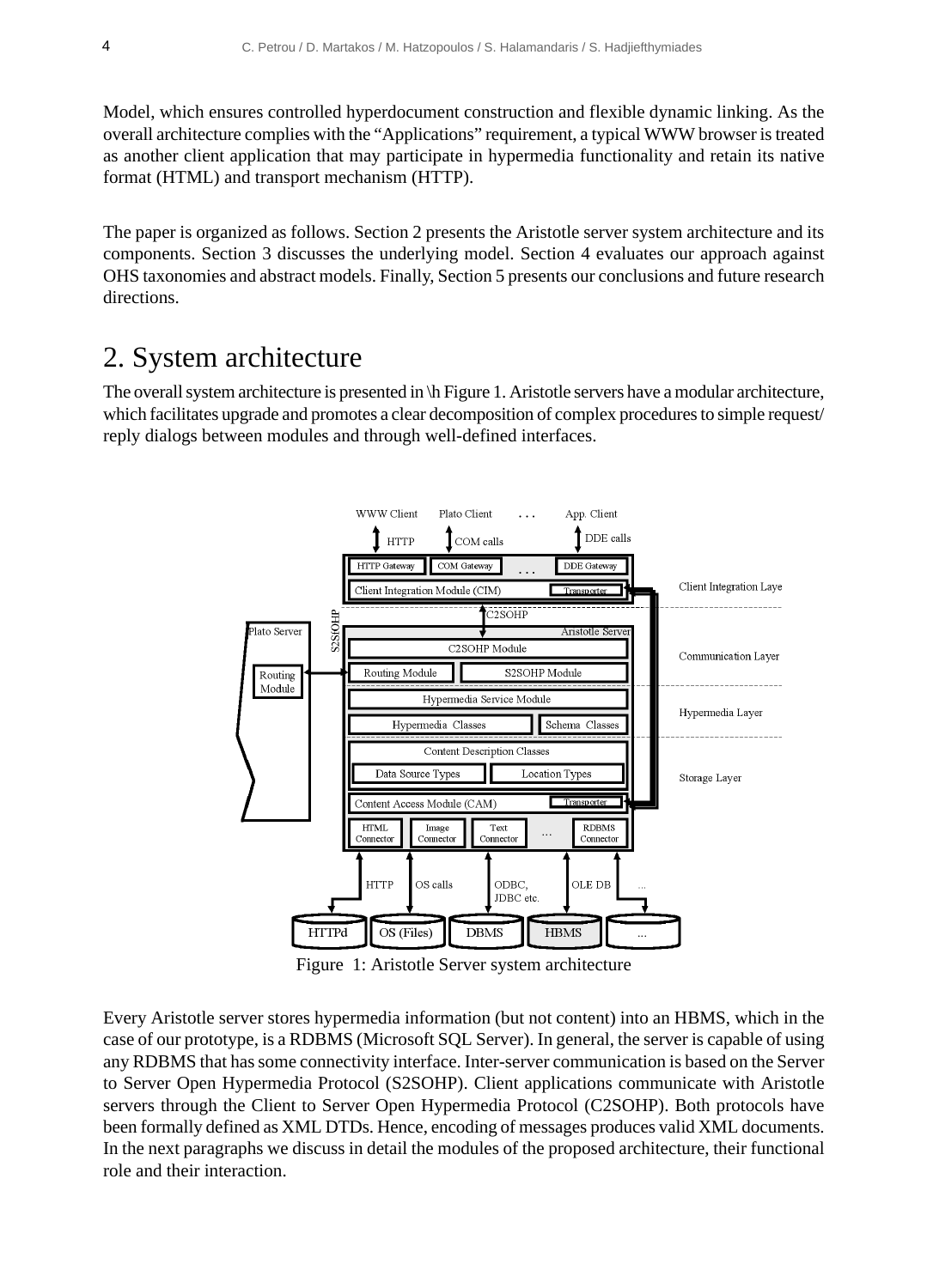## 2.1 Clients

In recent bibliography various approaches for integrating third-party applications in an OHS have been proposed. Most of these introduce some "integrator" or "wrapper" entity, which enhances applications with hypermedia capabilities. In the Chimera system [12] this entity has been implemented as a programming library for the UNIX environment. The Devise system [13] employs DDE, OLE and HTTP to communicate with client applications. Analogously, the WebVise system [2] is based on COM for the integration of MS-Office applications and uses a combination of HTTP/ proxy in the case of WWW browsers. The HyperDisco [10] has demonstrated the integration of Emacs and XEmacs [11] editors through macro programming. In another well-known OHS, the HyperG/Hyperwave [8], a set of custom clients has been developed (Harmony, Amadeus). Since these clients are intrinsically "hypermedia-aware", they directly communicate with HyperG servers over TCP. In addition, HyperG employs the technique of a pseudo-httpd to integrate regular WWW browsers. The Microcosm ([7], [14]) was one of the first OHS to demonstrate the integration of third-party applications, with various "degrees", using DDE and MS-Windows clipboard. Microcosm's evolution led to the Microcosm TNG ([15], [16]) and accompanied with an essential decoupling from specific communication techniques: a set of special entities, like the Daemon, Router, Process Manager etc., took the responsibility for client integration and communication. We conclude this brief review with the DLS/ Agent DLS approach ([17] and [18]), which, similarly to HyperG, employs HTTP dialogs to integrate WWW browsers.

Most of the aforementioned approaches exhibit a certain inflexibility to re-use communication components. For example, consider the case of two applications that are capable of communicating DDE calls. It would be possible for a single "DDE gateway" component to establish DDE connections simultaneously with both applications and manage the flow of DDE requests/ replies. This type of "communication" re-use influenced the design of the Client Integration Layer of Aristotle.

The core entity of this layer is the Client Integration Module (CIM) service, which communicates directly with Aristotle servers via the C2SOHP. For every integrated application, a local registry stores information about the hypermedia objects it can handle and the services it offers, along with XML-encoded, communication-depended service invocation instructions (termed Service Invocation Script, SIS). Conceptually, a registry entry is a tupple:

Media Type, Location Addressing, Hypermedia Object, Service on the Hypermedia Object, SIS

The actual definition of such a tupple is as follows:

#### <DST, DLT, HOT, SN, SIS>

where the DST refers to the Data Source Type and DLT to the Data Location Type that describe the media type and the addressing scheme for media content, the Hypermedia Object Type (HOT) refers to the hypermedia data model object class for which the service is offered and the Service Name (SN) is the unique identifier of the hypermedia service. DST, DLT and HOT will be explained shortly in section 3.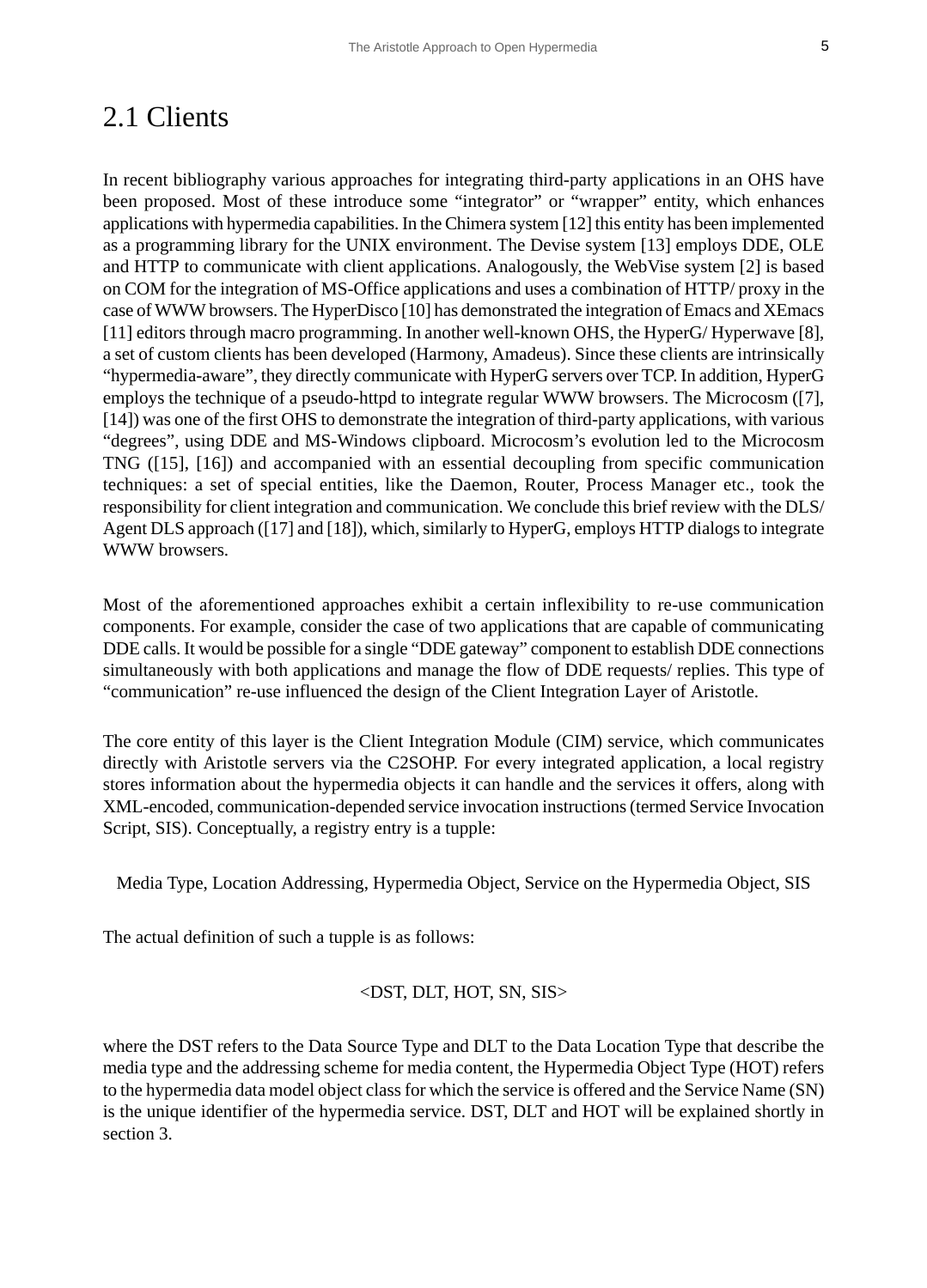When such a service is invoked (e.g., "present a text node"), the CIM service consults the registry, locates the appropriate "gateway" and spawns an instance of it. After the activation of the "gateway", the CIM service forwards the service request in the form of an XML-encoded SIS. The "gateway" uses the native communication mechanism of the application (e.g., DDE, OLE etc.) to forward the request and accept any response, which will then be forwarded back to the CIM service.

We claim that this architecture promotes component re-use, simplifies client integration and increases expandability. The re-use advantage is rather obvious, considering that the same set of "gateways" may support communication with a superset of applications, a feature that is missing from "wrapper" oriented approaches. Clients are not exposed to C2SOHP thus they may be easily integrated since they need not incorporate XML parsing/ composing capabilities. Due to the fact that the SIS encodes services, altering a service in most cases simply means to update the SIS rather to re-program the application. Finally, the set of "gateways" is interminable expandable and new "gateways" may be added even at run-time. This last feature is feasible since the "gateway"-to-CIM service communication is based on dynamic objects (COM), object late binding and a solid "gateway"-to-CIM protocol.

In pursuit of greater performance, the decoupling of control messages and media content flow was adopted. Control messages implement the C2SOHP and bi-directional flow from CIM service to "gateways". A special part of the CIM, termed Transporter, undertakes the transfer of the actual media content (e.g., the string content of a "text" node, the binary content of an "image" node etc.). This multi-threaded service dynamically allocates direct socket connections with its peer entity of the Aristotle server(s) that will provide or should receive the media content of some node.

A special type of clients is the Aristotle Client. These are external applications, specifically implemented for communicating with Aristotle Servers and capable of presenting a specific type of media content. A wide range of Aristotle Clients have been developed (TextClient, HTMLClient, ImageClient, VideoClient and SoundClient). All these clients achieve maximum hypermedia functionality (e.g. anchor creation, link traversal etc.) according to the underlying Data Model.

## 2.2 Client to Server Open Hypermedia Protocol (C2SOHP) Module

This module implements the C2SOHP protocol (not presented here) that is employed for the communication with client applications. The C2SOHP messages are encoded in XML [19] and the protocol has been defined as an XML DTD. Hence, the discussed module undertakes the role of an XML parser/ composer. XML was preferred for the protocol encoding as it is straightforwardly usable over the Internet. It is also easy to create and process XML documents while the language inherits attractive features of the SGML without the relevant complexity. This module also handles network communication with CIM.

# 2.3 Server-to-Server Open Hypermedia Protocol (S2SOHP) Module

This module implements the S2SOHP protocol (not discussed in this paper) that is employed for inter-Server communication. Similarly to the C2SOHP, S2SOHP messages are encoded in XML.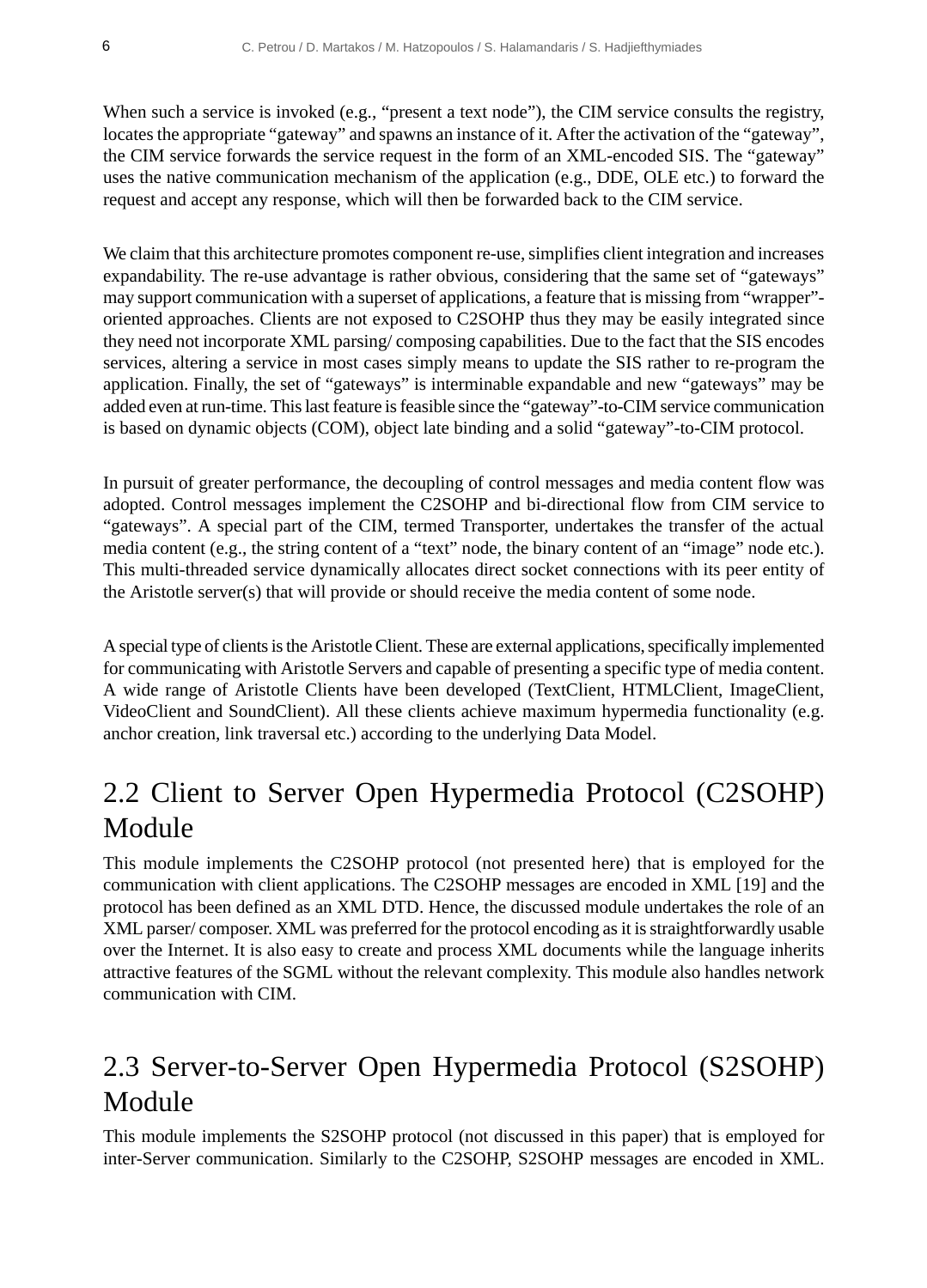The module encompasses XML parsing/ composing functionality but does not undertake any network communication as the Routing Module provides such services. Since the formal definition of the protocol is locally stored (as a DTD), it is possible to update/ expand S2SOHP simply by updating the relevant DTD (the same also holds for the C2SOHP).

## 2.4 Routing Module (RM)

In a large-scale distributed environment, no assumptions can be made about the total number of servers. Maintaining an exhaustive list of addressing information is considered a troublesome approach. As an alternative, we have developed a routing algorithm based on server clusters, random transmission of messages (flooding, analogously to [20]) and message signatures. The algorithm supports unicast, multi-cast and broadcast transmission and ensures message delivery. The Routing Module receives messages from the S2SOHP Module and routes them to the appropriate peer Module of the receiving Server(s) using this routing algorithm.

## 2.5 Hypermedia Service Module (HSM)

HSM is the core module, which coordinates other modules and implements the program logic of the hypermedia behavior as it is specified in the Hypermedia & Schema Classes (discussed in subsequent paragraphs). The translation of C2SOHP to S2SOHP messages (and vice versa) is also a function of the HSM. With the proposed distinction between hypermedia and content specific information (discussed in Section 3), the HSM remains independent from media-specific details; thus, adding support for a new media types does not affect its operation. The HSM has been formally defined using the Vienna Design Methodology (VDM-SL) and is neutral to specific implementations.

# 2.6 Hypermedia & Schema Classes

Hypermedia Classes is a set of object classes that implement the proposed Hypermedia Data Model. Analogously, Schema Classes implement the Hypermedia Structural Model. A detailed discussion of Hypermedia Classes can be found in Section 3. The Hypermedia Structural Model comprises a visual notation and formal specifications for the definition of hypermedia schemata. If such a schema is applied to a hyperdocument, it ensures the semi-structured and controlled expansion of the hyperdocument. Extensive discussion on schema-based hyperdocuments can be found in [21] and [22].

## 2.7 Content Description Classes

The purpose of Content Description Classes is to model media-specific meta-information, which is required to (physically) locate a media component or (logically) a part of a component. Two distinct but interrelated object specialization hierarchies exist:

(a) Data Source Type (DST) Hierarchy: In principle, the node elements of this hierarchy correspond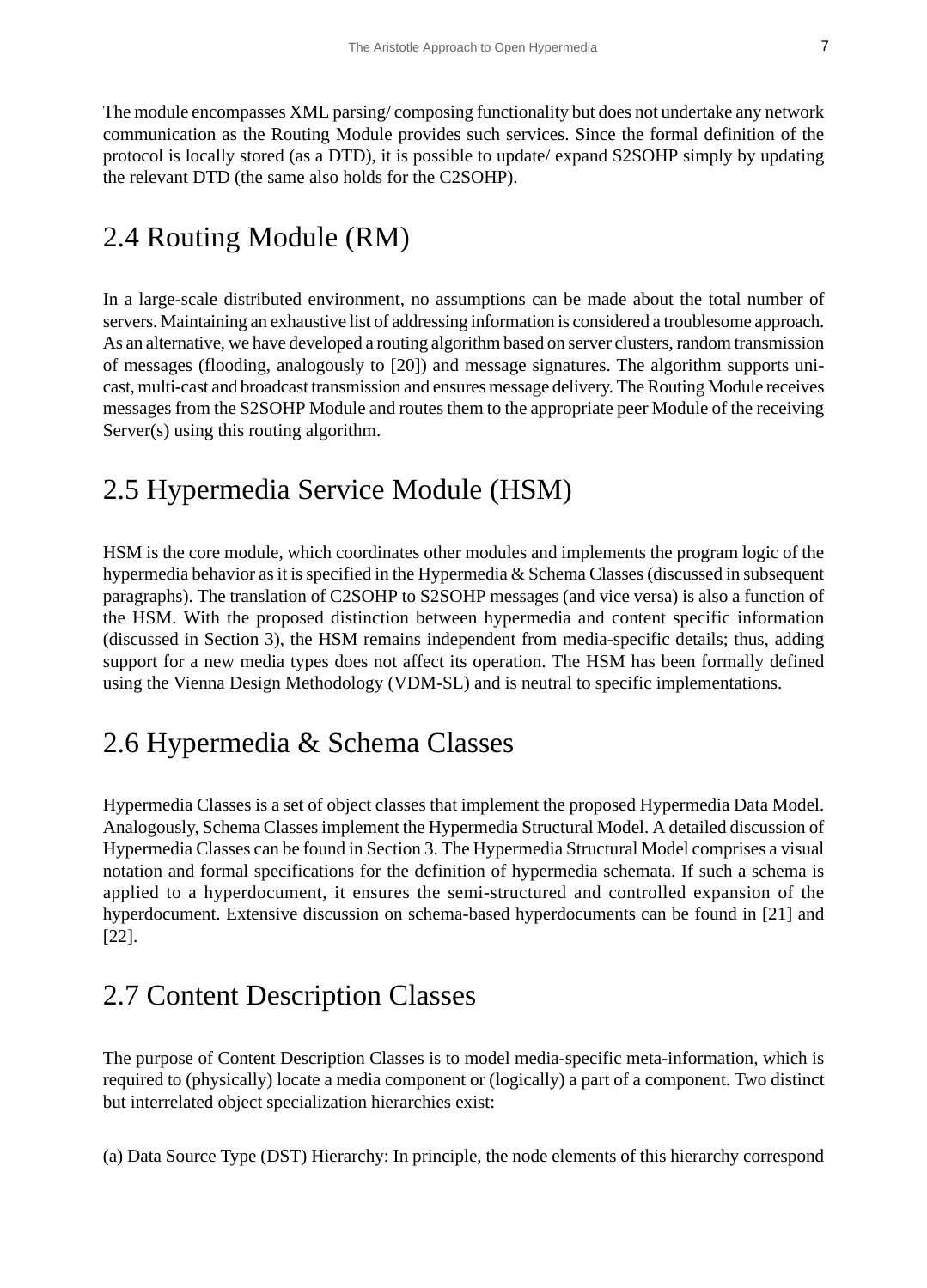to discrete, in terms of media type, data sources. Each element incorporates all the necessary properties to physically locate the media content, along with the declaration of the access method to be employed. This hierarchy may expand; hence new media types could easily be integrated.

(b) Data Location Type (DLT) Hierarchy: The elements of this hierarchy provide the means to logically describe parts of a specific Data Source Type. The description of a part can be static or dynamic. Intuitively, in the first case, the attributes of the DST are interpreted as coordinates in some ndimensional space where the content of a certain type of Data Source may be addressed, resembling a HyTime-like approach. For instance, this space is:

- 1-dimensional for text and a start/ length pair of numbers defines a part of the text,
- 2-dimensional for image thus, two pairs for coordinates are required and
- 3-dimensional for video (2-dimensional for defining the "shape" anchor, plus one dimension to define time in the sense of a list of frame numbers), etc.

The definition of a dynamic location (e.g., a query in a relational DBMS) is accomplished through some script, which is media-specific and interpreted by a specified Connector of the Content Access Module (discussed in subsequent paragraph). Even though the script is not interpretable by the HSM, the latter module has access to a Script Interface Definition (ScID), having the following structure:

- Name: A text giving a short description of the Script.
- Description: A more analytical description of the Script.
- InParameters: A list of tuples [PName, Type, Size, Value] where the PName is the unique identifier of the parameter across the Script Interface Definition, Type gets a value from a predefined set of supported data types, Size defines the size (in bytes) for the parameter and, finally, Value stores the current parameter value (e.g., ["Start", INTEGER, 2] defines an integer-valued parameter with name "Start").
- OutParameters: Similarly to InParameters, this list describes output parameters.

The proposed system initially defines the specialization hierarchies shown in \h Figure 2, but both hierarchies can be expanded in order to incorporate new media types.



Figure 2: Data Source Type and Data Location Type object hierarchies

Two remarks should be made. Firstly, for each DST at least one corresponding DLT must exist. This ensures that parts of the content of a specific DST can be retrieved. If the DST is related with more that one DLTs then more that one media-dependent part definitions are provided. Secondly, the content of a certain DST is addressable by the corresponding DLT, and also by the immediate and the recursive predecessors of the DLT. As an example, consider a TEXT\_FILE DST instance, which can be accessed as a whole, with a corresponding FILE DLT instance, or only a part of it can be retrieved using the corresponding TEXT\_FILE DLT instance.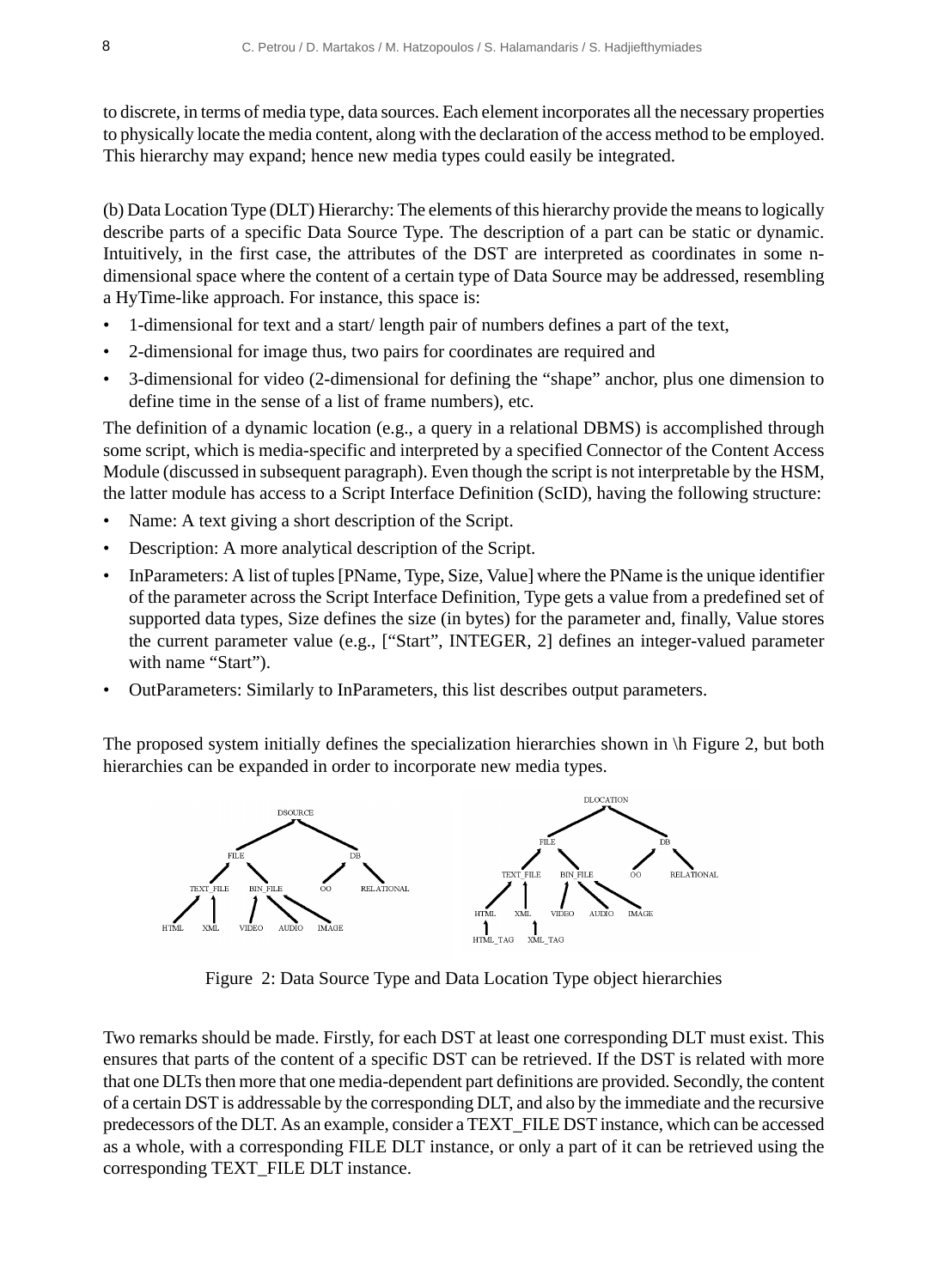

Figure 3: Entity-Relationship diagram of the adopted relational modeling for Data Source Types and Data Location Types

The type hierarchies is partly equivalent to the "Within-Component Layer" of the Dexter Reference Model, as they do not carry hypermedia semantics but only media descriptive information. In order to ensure the expandability of the two hierarchies, these have been modeled as relational tables. All the relevant information is kept in the local Hyperbase. The relevant Entity-Relationship diagram, is presented in \h Figure 3 using the IDEF1x [23] notation. Following this modeling approach, the addition of support for a new media type is achieved in four steps:

- 1. The server receives a C2SOHP request by some client for the addition of a new DST.
- 2. The HSM updates the relevant tables of the local Hyperbase.
- 3. Then, the DTDs of the C2SOHP and S2SOHP protocols are automatically expanded to include element and attribute definitions for the newly added data type. The conversion of a new DST to XML DTD elements, follows the rules given below:
	- A new XML element is created.
	- All DST properties that occur once are converted to XML attributes of the mentioned element.
	- All DST properties that may have multiple occurrences are converted to XML elements and then added to the definition of the first XML element.
- 4. Possibly, a new Connector (see Section 2.8) is transferred and added to the Content Access Module or one of the available Connectors is re-used to ensure media access.

The strong advantage of this mechanism is that support for a new media type can be introduced, not only by avoiding re-programming some part of the server, but even without disrupting the normal operation of the server. Furthermore, this reconfiguration can be made remotely (through C2SOHP and under authentication control), thus maximizing server's capability to support new media almost instantly and minimizing administrative cost.

## 2.8 Content Access Module (CAM)

The Content Access Module comprises the CAM service and a collection of autonomous components, called Connectors. The crucial requirements for "Data formats" and "Scalability" are best achieved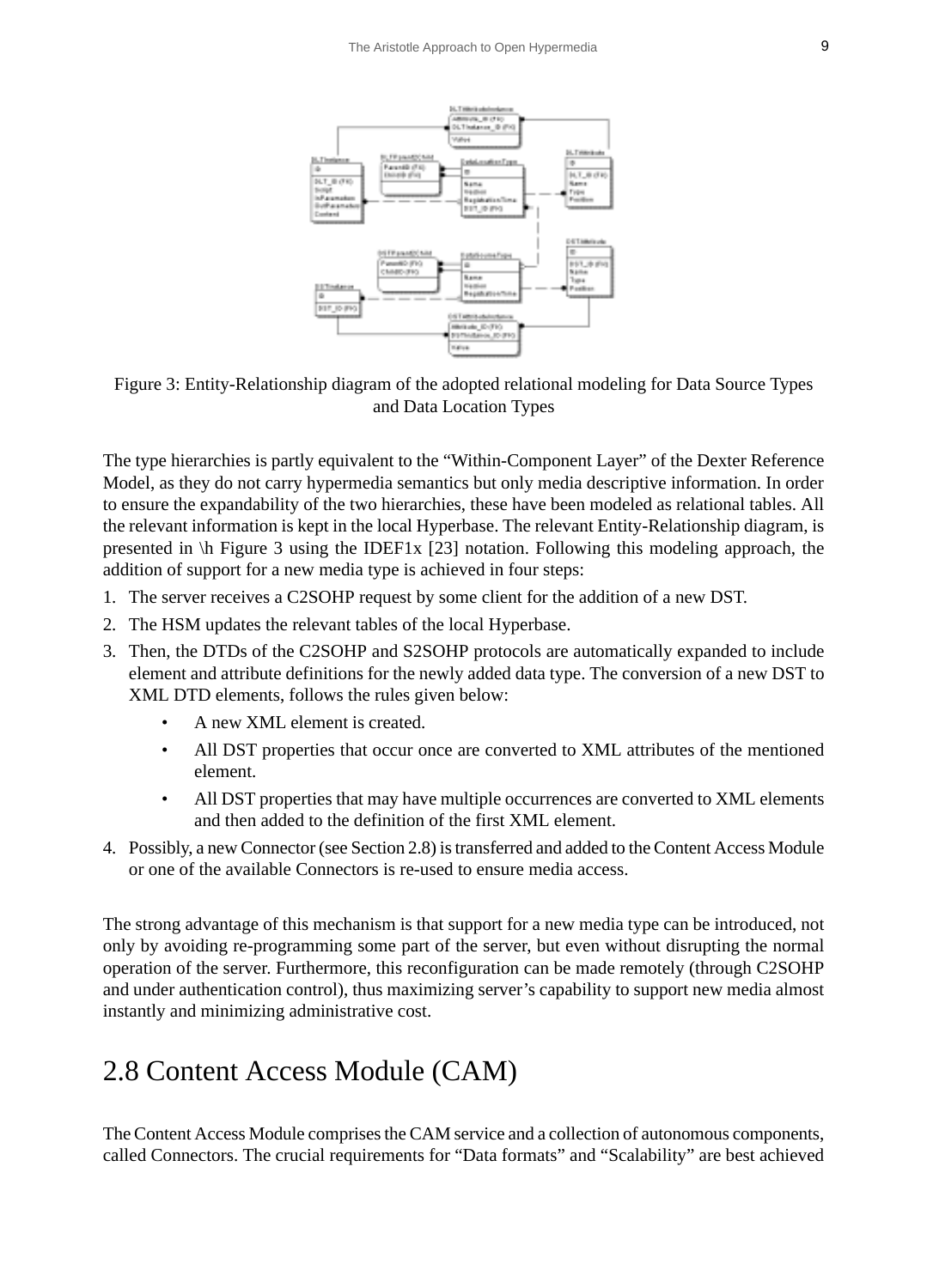if the system remains transparent to data formats and access details. The role of the Connector entity is to ensure such transparency by "gluing" the rest of Aristotle architecture with an open-ended set of data sources (e.g., OS files, RDBMSs etc.). Every Connector implements three basic functions, READ\_LOC, WRITE\_LOC, REMOVE\_LOC. Each function takes as arguments, information about the client who made the request, a DST and one or more DSL instances. Additionally, two more functions may be supported, CONNECT\_DS and DISCONNECT\_DS with only client information and a DST instance as arguments. The application of location composition (discussed in section 3) remains under the responsibility of Connectors. In the current state of our prototype, Connectors for text, image, sound and video files, as well as an RDBMS Connector have been developed.

The CAM service maintains registration information about Connectors in order to be able to communicate with them. Every Connector is related (bound) with one or more DSTs. The CAM service acts as a mediator, i.e., it makes use of relevant registration and binding information in order to serve an incoming (HSM originated) request for data. As soon as a Connector decodes function call parameters and performs data read/writw operation, the Transporter element undertakes communication control. This element establishes a direct Socket connection with its peer entity of the client-side in order to transfer the requested data. Thereby, communication bottlenecks are avoided and data transfer is more efficient since it is distributed to many threads of the Transporter and is managed in parallel.

In our prototype, CAM entities communicate trough a message queuing mechanism (MSMQ). Initial experimental results have shown that CAM performance ranges from 970 requests/min to 750 requests/ min, depending on the type of requested data and the number of location compositions (see Section 3).

# 3. Hypermedia Data Model

The proposed model is an abstract open hypermedia model comprising six basic classes. For every class we present its properties. The value of a property can be system provided, user provided or masked. A masked property is a production rule whose value can be computed from other property values. An example of a masked property is the unique object identifier (UID). Furthermore, some properties after been given a value, retain this initial value for the rest of the instance's life. This type of properties is termed write-once (w-o) to distinguish from the usual (write-many) properties.

3.1 Data Sources (DS): A Data Source is an abstract description of some data store (e.g., a file) or supplier (e.g., a DBMS). A DS instance includes information about where to find the data that makes up its content and how to access them. The definition of a DS has as follows:

- UID: Unique object identifier across hypermedia (masked).
- Migration UID: The new UID of the object, in case the DS instance has been moved in the domain of another server. (w-o, system provided)
- ServerID: The unique identifier of the server that has access to the DS. We note that more than one server can refer more than once to the same DS (w-o).
- LocalID: The local identifier of the DS in the scope of the server ServerID (w-o, system provided).
- SourceType: A property, whose value is an instance node of the Data Source Type hierarchy. This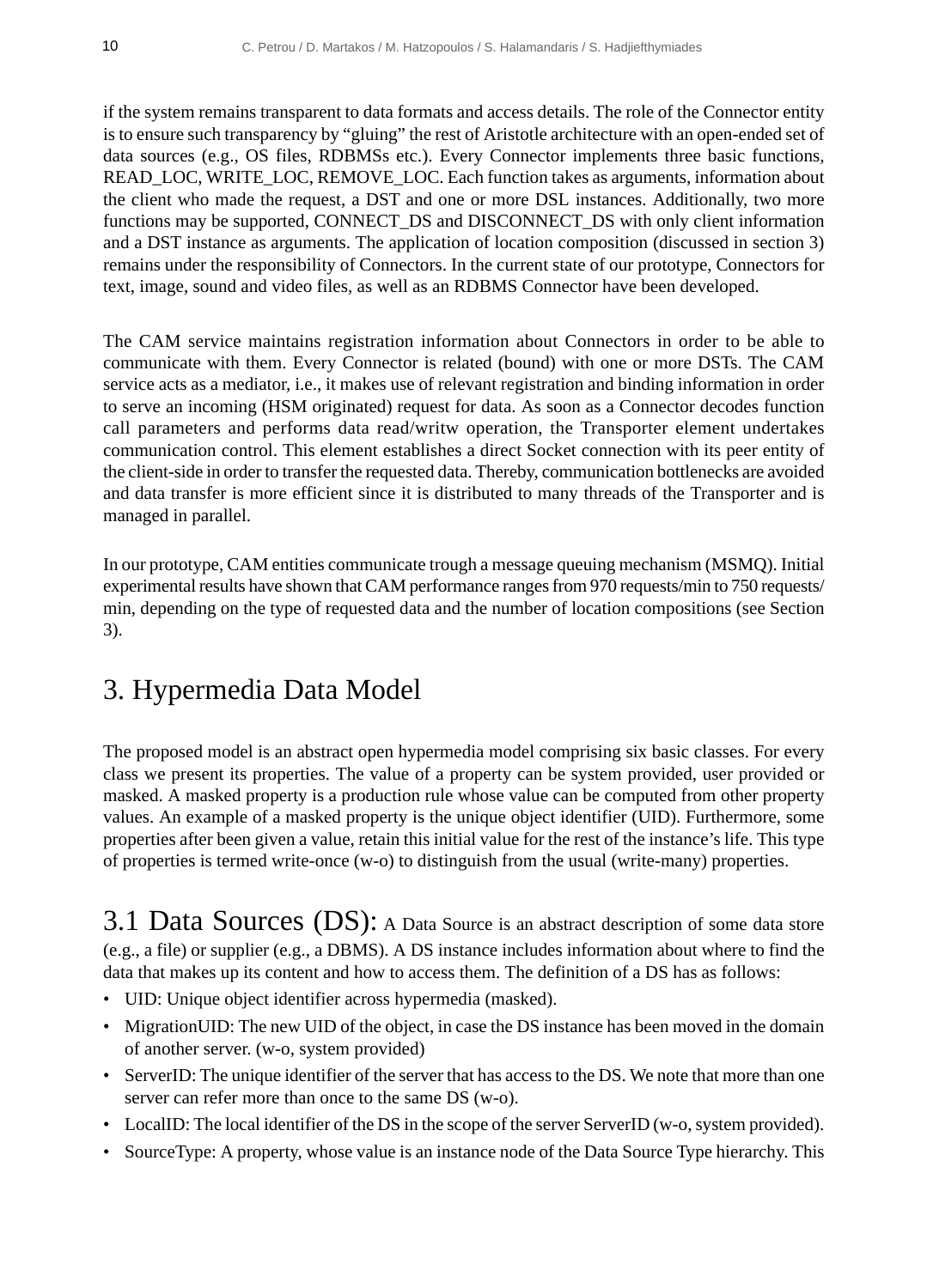instance node describes the type of the DS and restricts the location definitions that can be, subsequently, defined upon the DS. Depending on the DST definition, some properties of the instance may be re-writable while others write-only.

• Content: The media content of the DS.

Upon creation of a new DS instance, a new DL is automatically defined its location type covers the whole content of the DS.

3.2 Data Locations (DL): A Data Location stores all the necessary information to locate a part on the contents of a DS. This class resembles the dataRef entity defined in the Navigation Domain Model proposed by the OHSWG [14], but its role is broader than just to define the persistent location for an anchor. Three main enhancements are provided. Firstly, a DL serves as the building block of the nodes. Secondly, it is capable of defining, both statically and dynamically, locations and finally, apart from referring to a DS, it is possible to refer to another DL thus, providing location abstraction. The properties of the class are:

- UID: Unique object identifier across hypermedia (masked).
- ServerID: The unique identifier of the server that has access to the DL instance (w-o).
- LocalID: The local identifier of the DL in the scope of the server ServerID (w-o, system provided).
- ReferenceID: The unique identifier of the DS or another DL on which the DL defines a new location (w-o).
- LocationType: The value of this property is an instance node of the Data Location Type hierarchy. Depending on the DLT definition, some properties of the instance may be re-writable where others write-only. LocationType can be left empty iff ReferenceID is not empty.
- Content: The media content of the DL.

Different combinations of property values for ReferenceID and LocationType provide three different types of location abstractions. \h Figure 4 illustrates these types:



Figure 4: The three types of location abstraction that Data Location objects provide

In \h Figure 4, Data Source DS1 may be of any source type (e.g., a text file). Data Location DL1 has been defined with the ReferenceID pointing to the DS1 and its LocationType includes all the necessary information to define a part into the contents of DS1 (e.g., start and length values). This type of absolute location description is rather straightforward and can be found in the data models of the majority of OHSs. Unlike DL1, Data Locations DS2 and DS3 depict a more elaborated type of location abstraction and form the basis for the definition of complex entities like composite and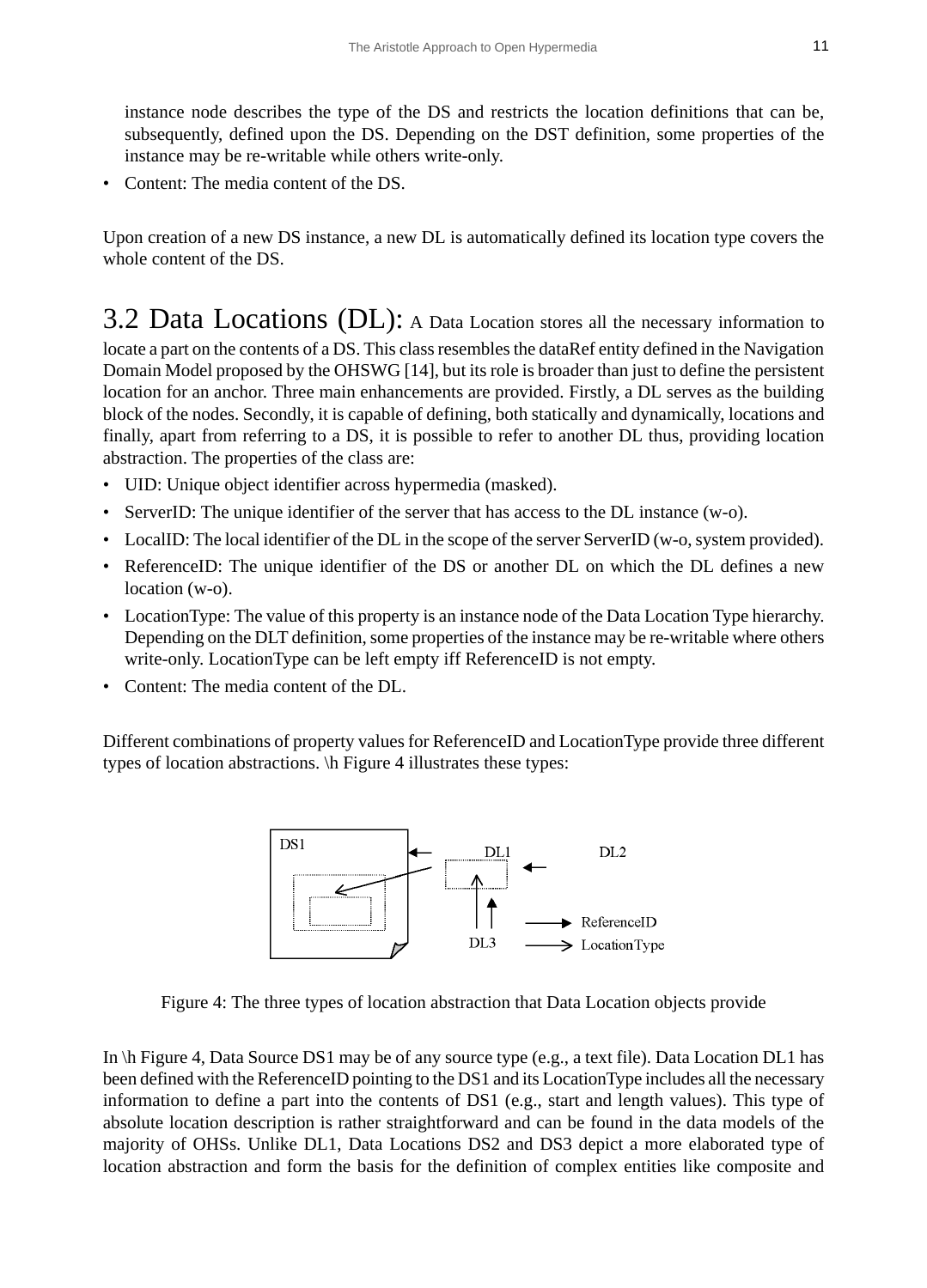abstract nodes. Data Location DL2 only holds a ReferenceID to DL1 and has an empty LocationType. Its use is ideal in cases where we like to construct an abstract Node which "points" to locations that have not yet been "frozen" (i.e., DL1 marks a certain section in the DS1 while the editing of DS1 is in-progress). In such cases, only the LocationType of the first DL has to be updated (i.e., DL1), without any updates to referrer DLs (i.e., DL2). The last type of location abstraction is exhibited in DL3, which holds a ReferenceID to DL1 and defines a new, relevant to DL1s LocationType. The obvious advantage is that the LocationType of DL3 remains valid even if the LocationType of DL1 gets invalid (i.e., in DS1 some text has been inserted before the LocationType of DL1).

We believe that the overall update requirement in a constantly evolving hypermedia corpus is expected to be drastically reduced by utilizing ReferenceIDs pointing to other DLs (instead of those pointing to DSs) and relevant LocationTypes (instead of absolute LocationTypes). A somewhat similar approach has been followed in [13] with the introduction of location (LocSpec) and reference specifiers (RefSpec). The idea that influenced the definition of DL is not new. It is termed "transclusion" [24] and has been proposed from hypertext visionaries but, thereafter, ignored by hypermedia implementers. To avoid confusion with composite nodes, we stress that, although composites intrinsically refer to whole Nodes, transclusions refer to parts of a Node. A good example of the differences between the two notions, is given in [25]: authors could build some policy documents using composites; storing each clause as an atomic object and creating standard collections of clauses (composites) would allow authors to easily compose modular documents. But in the case of two documents differing only in a part smaller than a clause, authors would be forced to create two distinct clauses, identical in everything but the part, thereby loosing the notion (and operational benefit) that these clauses essentially are identical. Through the use of DLs the original clause needs not be copied and modified, as long as the appropriate DLs have been defined.

3.3 Anchors: In the proposed model an Anchor instance is an object that participates in linking and is defined in the context of a specific Node. An Anchor could be thought of as the rendered part of a link, which can be activated in order to traverse the link. The properties of the class are:

- UID: Unique object identifier across hypermedia (masked).
- ServerID: The unique identifier of the server that has access to the Anchor instance (w-o).
- LocalID: The local identifier of the Anchor in the context of its parent Node (w-o, system provided).
- ParentID: The unique identifier of the Node that hosts the Anchor (w-o).
- DLocationID: The unique identifier of the DL that provides the location for the Anchor. If left empty, then an anchor to the whole Node is defined.

Unlike other modeling approaches that bind an Anchor definition to a specific media content or type (either directly like Hyper-G [8] or indirectly like the Dortmund Family [26]) we favor the de-coupling of the Anchor definition from any media-specific information, through the DLocationID property. This ensures that an Anchor remains a neutral, "hyper-" and not a "-media" specific component of the overall model. The advantages can be better understood if we consider the next two cases:

- 1. A DL with a LocationType gets invalid due to changes of the DS content that it refers to. The Anchors that refer to this DL remain valid and the propagation of DS update is confined to the DL.
- 2. Even though the DS remains unchangeable, some properties of its LocationType have been updated (e.g., an image DL has been updated to represent some new area). All the same, the Anchor needs not to be updated.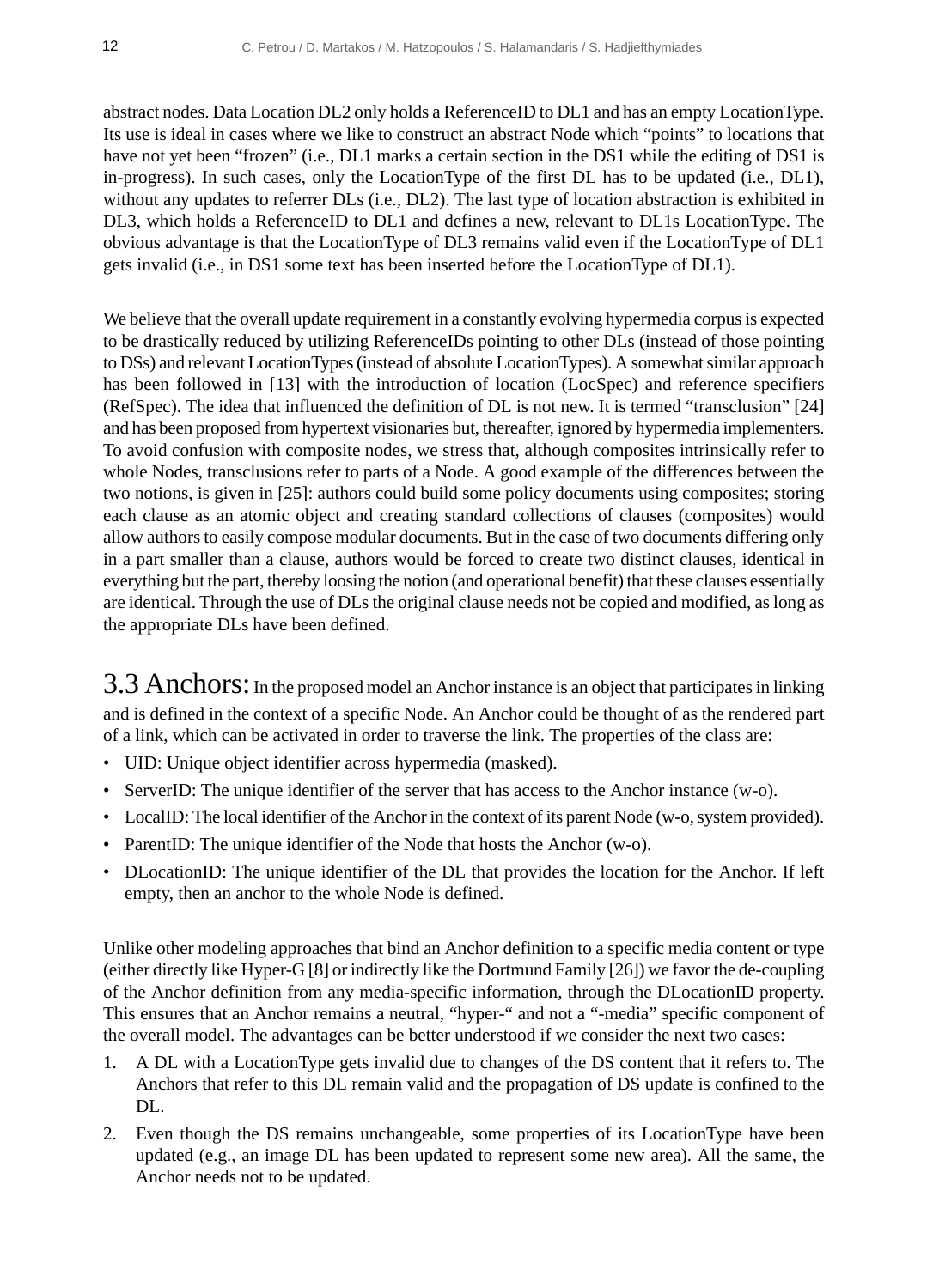3.4 Nodes: A node instance is a wrapper-object, which maintains a set of references to other objects. The properties of the class are:

- UID: Unique object identifier across hypermedia (masked).
- ServerID: The unique identifier of the server that has access to the Node instance (w-o).
- LocalID: The local identifier of the Node in the scope of the server ServerID (w-o, system provided).
- DLocationID: A list of DL UIDs with binding information for ChildID elements. The media content of the Node comprises the resolved Content of the corresponding DLs and their child-Nodes. If the list is empty, then the ChildID must contain at least one element.
- ChildID: A list of Node UIDs. A Node may behave like a composite node and, in this case, the UIDs of the referred Nodes are included in the ChildID list. If this list is empty then the DLocationID must have at least one element. When a new element is added to the ChildID, the DLocationID is extended with all or selected DLocationID items of the child Node and the AnchorID is extended with all or selected AnchorID items of the child Node.
- AnchorID: A list of Anchor UIDs. The referred Anchors must be defined over DLs that are part of the Node (e.g., their UIDs are included in DLocationID list) or over DLs that are part of the Child nodes (e.g., their UIDs can be found is some DLocationID of the child Nodes).

We emphasize that the Node class combines the notions of both atomic and composite components as they have been described in the Dexter Reference Model [5]. Also, it covers the important aspect of customization. Before going into details of customization, we discuss the various methods for defining composite Nodes, e.g., Nodes that hold references to other Nodes.



#### Figure 5: Three different types of composite Nodes created using AddRefer, AddCopy and AddPromote

The Dexter Reference Model has been criticized [27] for not making clear if a composite component stores a copy of the component it contains or if it refers to it. The proposed data model introduces the concept of DL, which deals with this issue in an elegant and explicit way. When adding a new Node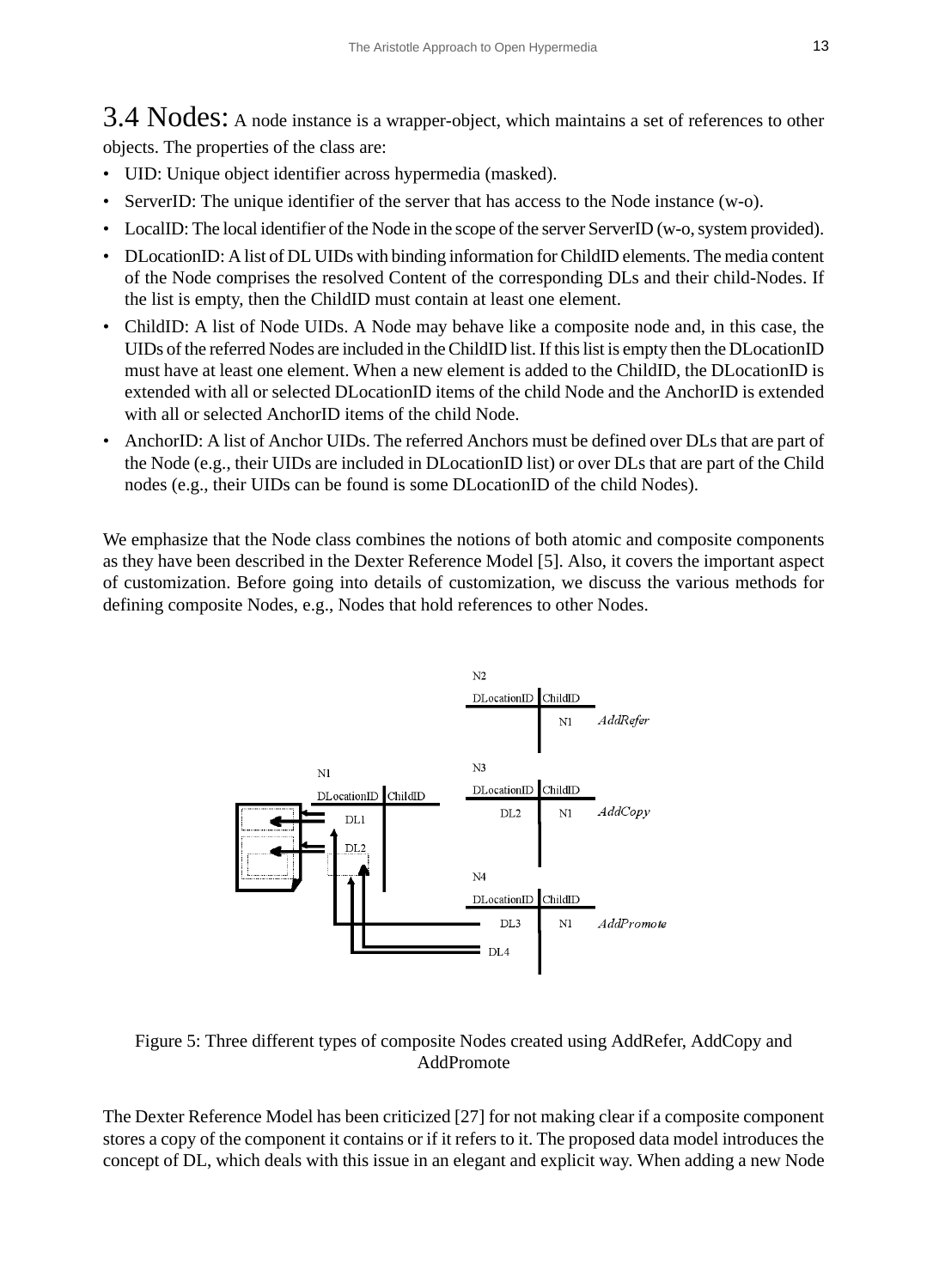UID to the ChildID list of its parent Node, three distinct methods can be employed: AddRefer, AddCopy, and AddPromote. The AddRefer method simply updates ChildID list with the newly added Node's UID. The AddCopy method, apart from updating the ChildID list, also extends the DLocationID list by adding all (or selected) DL UIDs of the child Node. Finally, the AddPromote updates the ChildID list, then creates a new set of DLs that refer to all (or some) DLs of the child Node and, finally, appends them to DLocationID. The selection of the appropriate method substantially differentiates the behavior exhibited by the composite node throughout its lifetime. For example consider a child Node (N1) which comprises two DLs over a single DS (\h Figure 5). Child Node N1 has been added in its parent Node N2 by calling AddRefer. That implies that all the locations that have been included in N1 are also "visible" in N2 (by resolving, at run-time, the N1 entry of N2 ChildID list). In order to achieve greater flexibility, we add N1 in the ChildID of N3 using AddCopy. In this case, we have the option to exclude some portion of N1 that we do not want to be "visible" in N3 (i.e., DL1). Finally, N4 exhibits the use of AddPromote where the DL4 selects a sub-location of DL2, leading to a finer granularity of what the visible part of DL2 will be. Special provision must be taken for synchronizing the locations of a child node with the locations of its predecessors. In the case of AddRefer, no such need really exists, as the resolution ensures an always up-to-date view of a child. In the case of AddCopy and AddPromote, binding information is kept in the parent's DLocationID to associate a certain child UID with the relevant DLocationID elements. In the case that a location has been added (or removed) from a child Node, the parent Nodes capture the event (through a S2SOHP message) and cascade update in their DLocationID. Just like child Locations, all the Anchors of a child node may be "visible" to their predecessor or selectively some of them in case AddCopy or AddPromote were applied.

The proposed Node modeling capitalizes on the location concept and offers a great flexibility to construct simple atomic nodes or advanced composite nodes. In this last case, the user decides which Locations and Anchors will be "visible" in a composite node and, this, in turn, guarantees a better customization and adaptation to his information needs. On the other hand, most of the OHSs referred in this paper do not support composites and, in the case that composites are supported, they are restricted to refer to whole nodes (i.e., corresponding to the AddRefer method) thus, no substantial customization is supported.

# 3.5 Endpoints

An Endpoint is an object, which binds an Anchor to a Link object and stores traversing information, which can take one of the following values: source, destination or bi-directional. We favor this modeling approach, instead of expanding the Anchor class with directionality and link references, as it allows for Anchor re-use in more than one links possibly with different directionality (a similar approach has been adopted in [2], [14], [13] and [10]). An Endpoint instance has the following properties:

- UID: Unique object identifier across hypermedia (masked).
- AnchorUID: Anchor unique identifier. The relevant Anchor instance is part of the Link that the Endpoint specifies (w-o).
- LinkUID: Link unique identifier. The relevant Link instance includes the Anchor that the Endpoint specifies (w-o).
- Direction: Defines the directionality of the Anchor in the context of the specific link. It assumes one of the predefined values, source, destination and both. These values are interpreted on the client-side at run-time, and determine the navigational behavior of the client.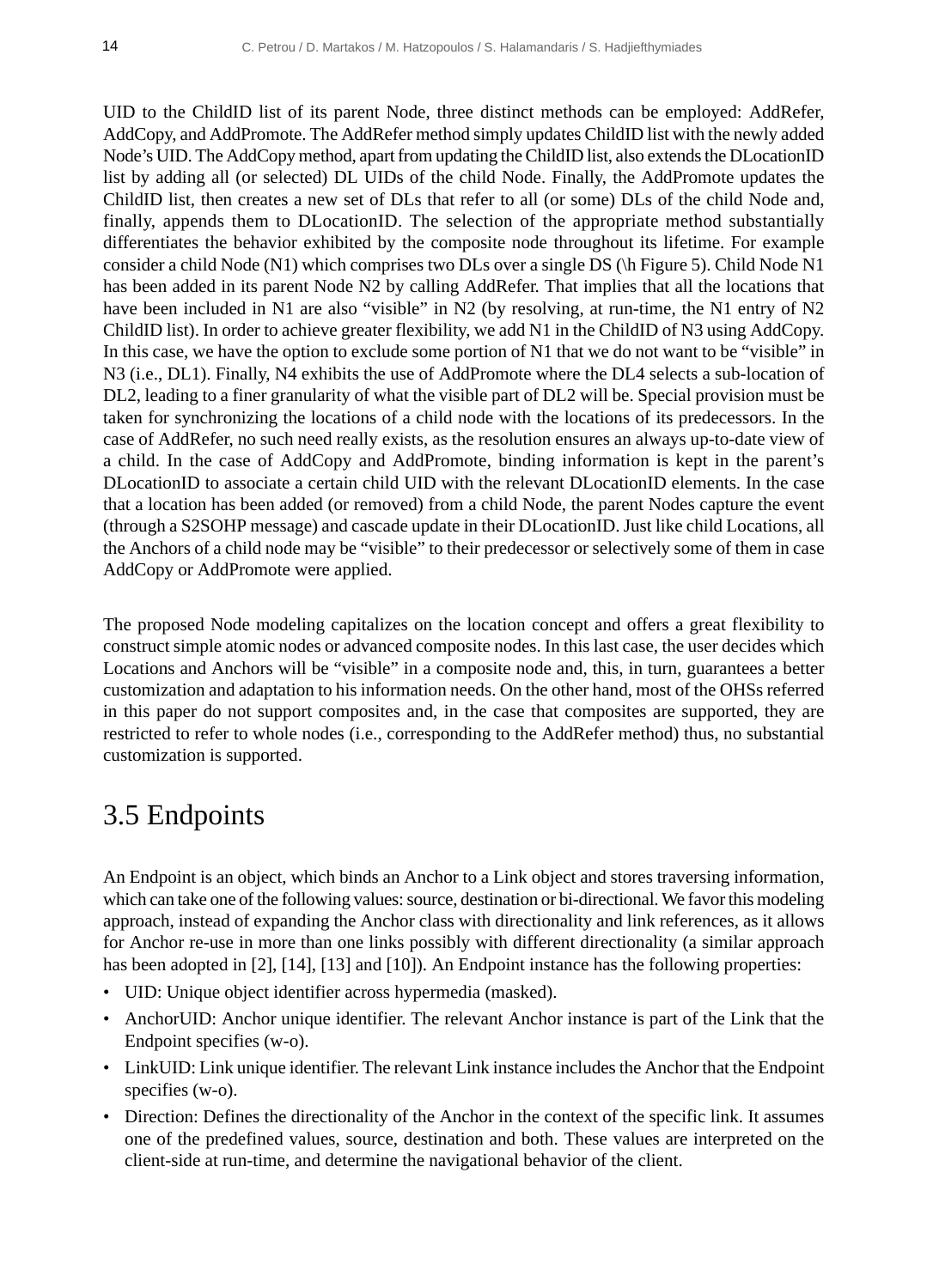# 3.6 Links

A Link instance is a collection of other object references. The core of a Link is a list of references to the Endpoints that participate in the Link. The properties of the Link class are as follows:

- UID: Unique object identifier across hypermedia (masked).
- ServerID: The unique identifier of the server that has access to the Link instance (w-o).
- LocalID: The local identifier of the Link in the scope of the server ServerID (w-o, system provided).
- EndpointID: The list of the Endpoint UIDs that comprise the Link.
- DLocationID: A (possibly empty) list of DL UIDs, which provides meta-information about the link.

## 4. Using taxonomies and abstract models to evaluate Aristotle

Based on the OHS taxonomies and abstract hypermedia architectures, we may judge if a specific system is "open", i.e., if it conforms to the "openness" criteria that the taxonomy/ architecture poses. A well-known taxonomy is the Flag ([28], [29]) taxonomy for hypermedia systems. According to the Flag taxonomy a hypermedia system is "open" if it makes a clear decomposition of content-structure and storage-run time behavior. Using the Flag visual representation of a system, we may accurately distinguish between non-open systems (monolithic, like the HyperCard or with embedded links, like the WWW) and open systems (link service, like Microcosm, and Hyperbases, like Devise). An example of Flag-based system representations can be found in \h Figure 6.



Figure 6: Examples of hypermedia system representations using the Flag taxonomy According to Flag, the Aristotle architecture is a true OHS with Aristotle's entities mapping to the four corners of the Flag diagram ( $\hbar$  Figure 7). The open set of Aristotle clients maps to the "Viewer" corner, the CIM to the "Session Manager", the HSM to the "Data Model Manager" and, finally, the CAM to "Storage Manager". The gray-colored interfaces have also been formally defined and a oneto-one mapping exists. Specifically, the "Linking" interface corresponds to the "gateway"-to-client protocol, encoded in SISs. The C2SOHP maps to the "Presentation" interface and, finally, the "Storage" interface matches the HSM-CAM service-Connector set of communication specifications.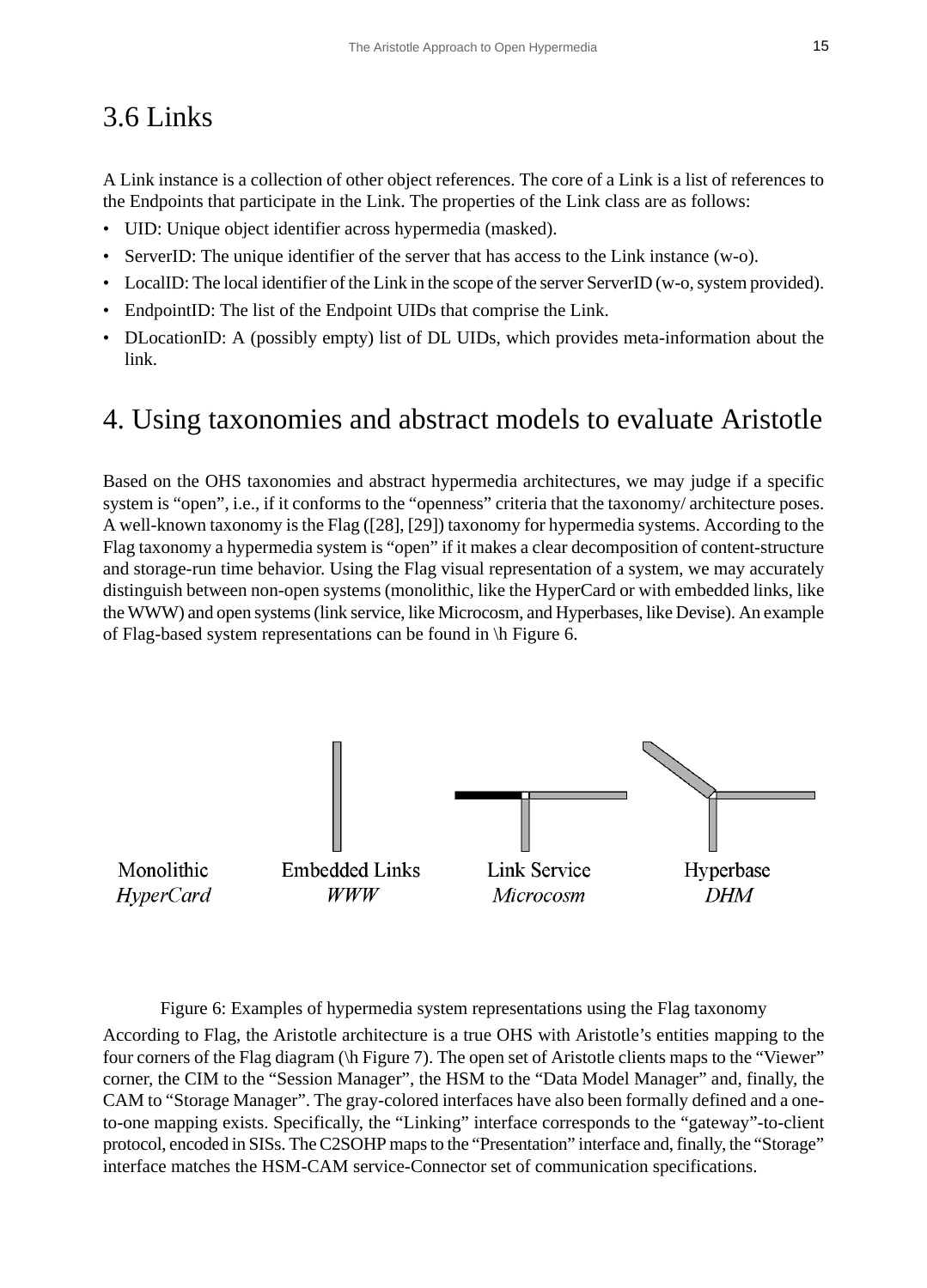

Figure 7: Aristotle's representation according to the Flag taxonomy



Figure 8: Aristotle's representation according to CoReArc

The Common Reference Architecture (CoReArc) abstract architecture has been recently proposed [30]. CoReArc is influenced by the DHM/Dexter, HyperDisco \_\_\_\_\_ HOSS and extends Flag in the sense that new modules may be added and their interfaces be represented. Again, Aristotle is classified as open and may be mapped as \h Figure 8 shows. The crucial issue that CoReArc emphasizes, is to ensure multiplicity in architectural elements and to unambiguously define their interfaces. Aristotle achieves both objectives, by allowing multiple-entities to cooperate in "Content" and "Service" layer through well-defined, XML-based protocols.

A final remark has to be made, regarding the proposed Hypermedia Data Model and its expressiveness. The OHSWG has proposed a basic hypermedia model [14] for OHS. The Aristotle data model not only is expressively equivalent with OHSWG model but also, in certain aspects, exhibits greater flexibility and conceptual richness. To facilitate this comparison, a visual representation for the two models is provided in \h Figure 9.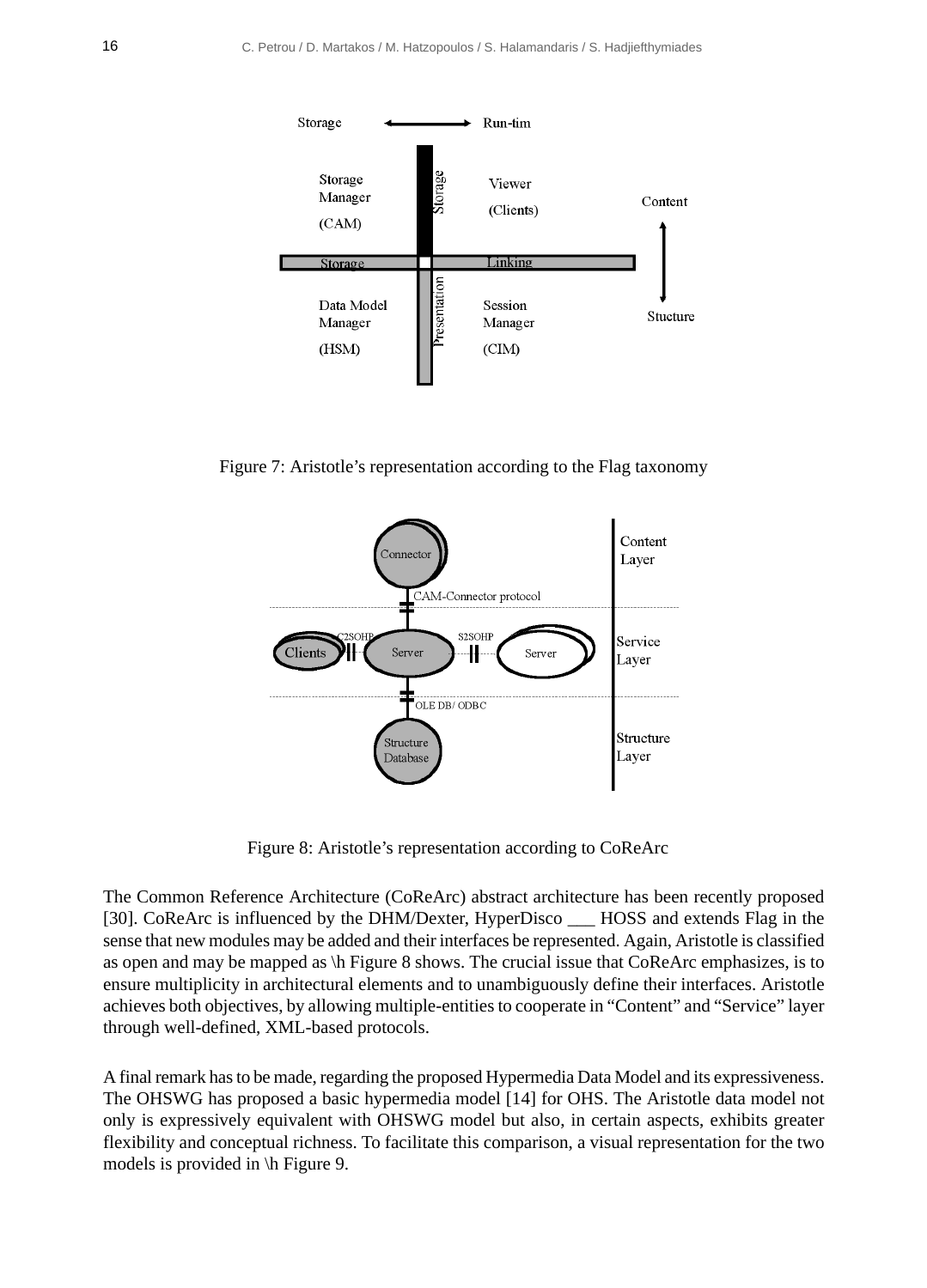

Figure 9: Diagrammatic representation of the OHSWG Hypertext Data Model and the proposed Hypermedia Data Model (Aristotle). The dashed line denotes a conditional existence of the relationship that is a DataLocation instance may refer to a DataSource or another DataLocation but not both.

The main difference of the two approaches is the modeling of data sources and data locations (termed CONTENTSPEC and LOCSPEC in OHSWG terminology). The OHSWG takes a quite different approach, than Aristotle, and models CONTENTSPEC as part of a Node definition. This results to the confusion of hyper- and media-specific notions and is accompanied by redundancy: for every node that refers to the same data source all information required to locate and access multimedia content needs to be re-entered. Apart from this redundancy effect and its consequences (e.g., need for multiple updates), this modeling implies only atomic nodes, which is a very restrictive assumption to face real-world problems.

The concept of LOCSPEC lies closely to that of the anchor and, in principle, aims to provide a media-depended addressing mechanism for rendering the anchor. We believe that this approach it is too restrictive for three reasons. Firstly, the same LOCSPEC has to be defined more than once if many anchors have been defined over the same media-location. Secondly, no composites are supported – the competitive advantage of Aristotle may be appreciated considering the various ways to define a composite node (addRefer, addCopy and addPromote methods). Finally, transclusion and location composition urges for the disassociation of the data location from any other object, i.e., the DLT should not be "embedded" in another object type or be part of it.

## 5. Conclusions and future work

Before concluding, it is important to examine how Aristotle fulfills the posed requirements for OHS. The scalability requirement is fully supported as storage limitations are treated externaly to Aristotle. The provision for an open set of data formats is also a feature of the underlying model and, as it has already been discussed, it is transparently ensured. The set of external (client) applications that may participate in the architecture varies from special Aristotle clients to third-party applications, but it is clear that in the latter case a reduction of the hypermedia functionality is the possible shortcoming.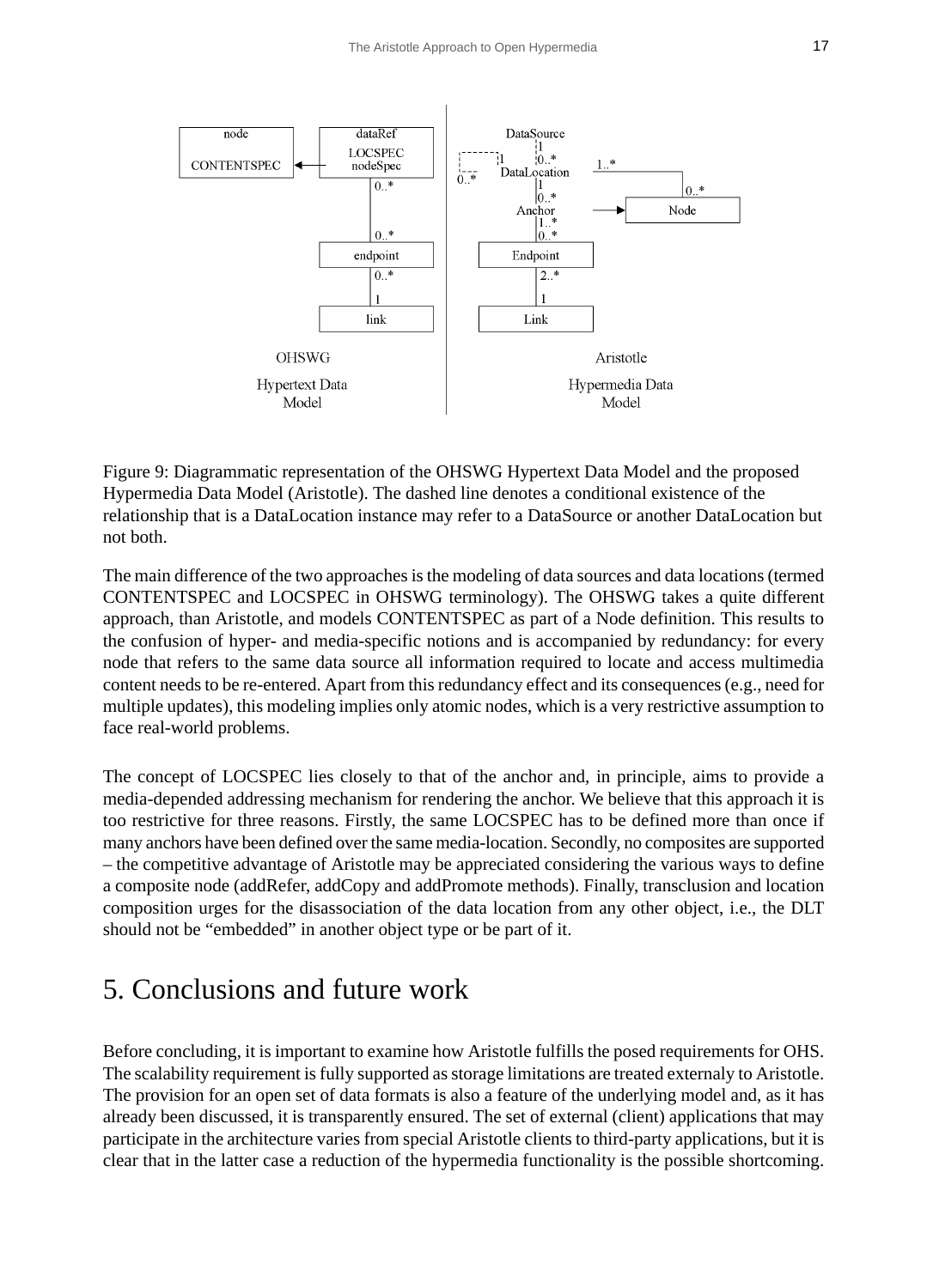Regarding the openness of the underlying data model, we remark that even though the Hypermedia Data Model is fixed, the Content classes are boundlessly extensible.

It is difficult to estimate if it is feasible to build an open OHS in terms of the underlying data model. This further complicates, as the trade-off of building "smart"/ "thick" clients must be also considered. Wide scale distribution, which is a major objective of the proposed architecture, is handled through a specially developed notification scheme that the Router module implements. Aristotle servers support multiple concurrent users and guarantee database locking for the Hyperbase. When the actual data are kept outside server's jurisdiction, e.g., an HTML page that is under the control of an HTTPd, inconsistencies may occur. In such a case, the Server employs a detection policy, based on timestamps and file signatures. It is planned to investigate how heuristic techniques [31] might be employed to improve this policy with correction capabilities. All changes that affect a hypergraph are handled through C2SOHP notification messages, hence long-term inconsistencies are avoided.

The distribution of multimedia content over the Internet, the integration of various and heterogeneous data sources and the integration of third-party applications in a homogeneous and typical style are challenges where OHS have an unquestionable advantage over WWW. On the other hand, the WWW has matured significantly and the development of web content has become extremely easy as widely accepted standards and commercial software shores up for it. This paper presented an OHS architecture, which fits nicely into the posed requirements for OHS and retains compatibility with widely used and upcoming standards like Internet communication protocols and XML. This architecture, empowered by a novel hypermedia data model, also attempts to bridge the gap between more theoretic approaches and real-world implementations, which is considered to become an essential proving factor for OHS.

## References

[1] W3C, HTML 4.0 Specification, W3C Recommendation (REC-html40-19980424). http:// www.w3.org/TR/REC-html40/, Apr. 1998.

[2] K. Gronbaek and P. Orbaek. Webvise: Browser and Proxy Support for Open Hypermedia Structuring Mechanisms on the WWW. In WWW8 Conference, Toronto, Canada, 1999.

[3] T. Knopik and Bapat, A. The Role of Node and Link Types in Open Hypermedia Systems. In ECHT'94 Workshop on OHS, Edinburgh, UK, pages 33-36, 1994.

[4] A. M. Carvalho Moura et al. A survey on metadata for describing and retrieving Internet resources. Word Wide Web, Baltzer Science Publishers BV, 1:221-240, 1998.

[5] F. Halasz and M. Schwartz. The Dexter Hypertext Reference Model, CACM, 37(2), 1994.

[6] H. Davis, A. Lewis and A. Rizk. OHP: A Draft Proposal for a Standard Open Hypermedia Protocol. In the 2nd Workshop on Open Hypermedia Systems (ACM Hypertext '96), Washington D.C., 1996. [7] H. Davis et al. Microcosm: An Open Hypermedia Environment for Information Integration. Technical Report CSTR 92-15, Dept. of Electronics and Computer Science, University of Southampton, England, 1992.

[8] H. Maurer. Hyperwave: The Next Generation Web Solution. Addison-Wesley, 1996.

[9] G. Hill, R. Wilkins and W. Hall. Open and Reconfigurable Hypermedia Systems: A Filter-based Approach. Technical Report CSTR 92-12, University of Southampton, 1992.

[10] U. Wiil and J. Leggett. The HyperDisco Approach to Open Hypermedia Systems. In ACM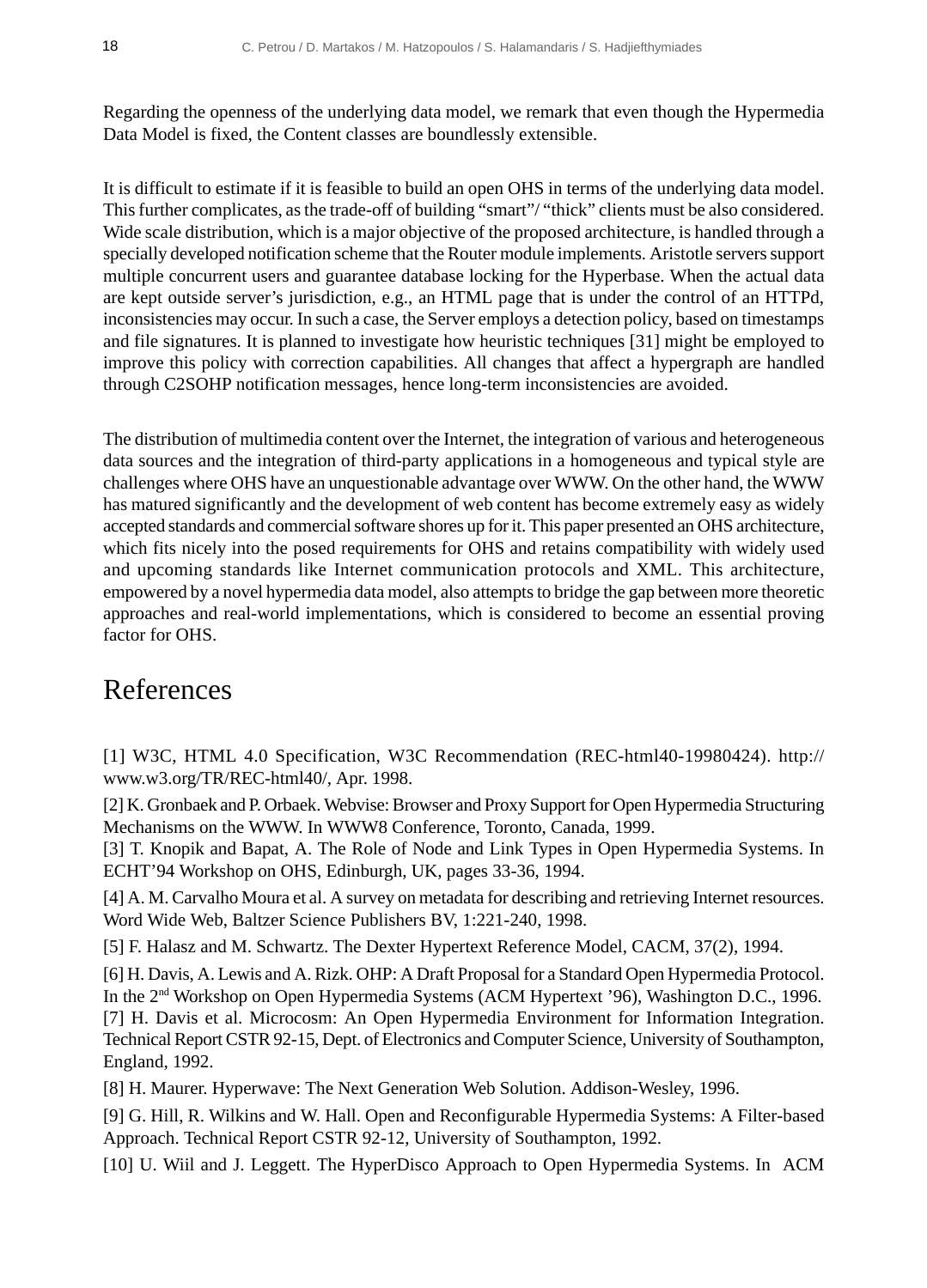Hypertext '96, Washington D.C., 1996.

[11] U. Wiil and J. Leggett. Workspaces: The HyperDisco Approach to Internet Distribution. In ACM Hypertext '97, Southampton, UK, 1997.

[12] K. Anderson, R. Taylor and J. Whitehead. Chimera: hypertext for heterogeneous software environments, In ACM ECHT'94, 1994.

[13] K. Gronbaek and R. Trigg. Toward a Dexter-based Model for Open Hypermedia: Unifying Embedded References and Link Objects. In ACM Hypertext '96, Washington D.C., 1996.

[14] Open Hypermedia Systems Working Group. Navigation Domain: A Common Data Model. http:/ /www.daimi.aau.dk/~pnuern/ohs/domains/navigation/model.html, 1998.

[15] S. Goose et al. An Open Framework for Integrating Widely Distributed Hypermedia Resources. In IEEE Multimedia Computing and Systems Conference, Hiroshima, Japan, 1996.

[16] S. Goose et al. Microcosm TNG: A Distributed Architecture to Support Reflexive Hypermedia Applications. In ACM Hypertext'97, Southampton, UK, 1997.

[17] L. Carr, W. Hall and S. Hitchcock. Link Services or Link Agents?. In ACM Hypertext'98, Pittsburgh, 1998.

[18] L. Carr et al. Implementing an Open Link Service for the World-Wide Web. World Wide Web, 1(2):61-71, 1998.

[19] W3C. Extensible Markup Language (XML) 1.0 - W3C Recommendation. http://www.w3.org/ TR/1998/REC-xml-19980210, 1998.

[20] F. Kappe. A Scalable Architecture for Maintaining Referential Integrity in Distributed Information Systems. Journal of Universal Computer Science, 1(2):84-104, 1995.

[21] C. Petrou, D. Martakos and S. Hadjiefthymiades. Adding Semantics to Hypermedia towards Link's Enhancement and Dynamic Linking. In Hypertext-Information Retrieval-Multimedia '97 (HIM'97) Conference, Dortmund, pages 175-190, 1997.

[22] C. Petrou, D. Martakos and Hadjiefthymiades, S. Hypermedia Linking and Querying: A Fuzzybased Approach. In IEEE International Conference on Systems, Man and Cybernetics (SMC'98), San Diego, California, pages 1235-1240, 1998.

[23] Knowledge Based Systems, Inc. IDEF1x Design Method Report. 1995.

[24] T. Nelson. The heart of Connection: Hypermedia Unified by Transclusion, CACM 38(8): 31-33, 1995.

[25] M. Bieber et al. Fourth Generation Hypermedia: Some missing Links for the World Wide Web. Int. Journal on Human-Computer Studies, 47:,31-65, 1997.

[26] K. Tochtermann and G. Dittrich. The Dortmund Family of Hypermedia Models – Concepts and their Application. Journal of Universal Computer Science (J.UCS), 2(1), 1996.

[27] J. Leggett and J. Schnase. Viewing Dexter with Open Eyes. CACM, 37(2), 1994.

[28] U. Wiil and K. Osterbye. In ACM ECHT'94 Workshop on Open Hypermedia Systems, Technical Report R-94-2038, 1994.

[29] K. Osterbye and U. Wiil. The Flag Taxonomy of Open Hypermedia Systems. In ACM Hypertext '96, Washington D.C., 1996.

[30] K. Gronbaek and U. Wiil. Towards a Common Reference Architecture for Open Hypermedia. In Journal of Digital Information (JoDI), 1(2), 1998.

[31] J. Vanzyl et al. Open Hypertext Systems: an Examination of Requirements, and Analysis of Implementation Strategies, Comparing Microcosm, HyperTED and the WWW. http://www.infwiss.uni-konstanz.de/Res/openhypermedia.html, 1994.